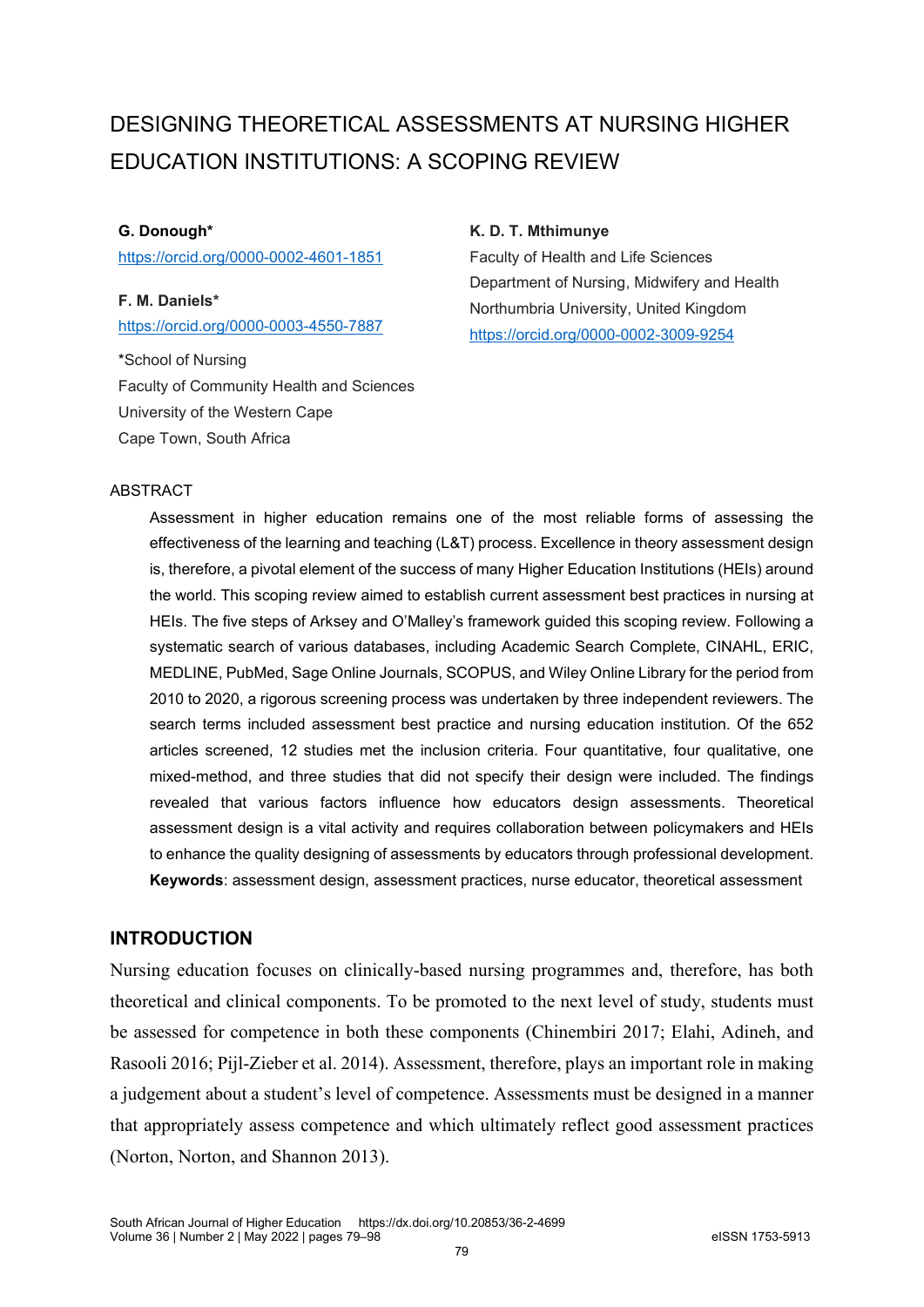#### **Background/Literature Review**

One of the responsibilities of nurse educators in HEIs is to design assessments (Elahi et al. 2016; Killingsworth, Kimble, and Sudia 2015). Besides teaching in class, assessment is also a means by which students learn (Wiliam 2013). The educator needs to assess whether the learning outcomes of a course or module were achieved and that learning took place (Chinembiri 2017). This requires good assessment practices, where assessment criteria are associated with the learning outcomes.

Changes in higher education during the 21st century have presented some challenges for nurse educators (Salminen et al. 2010). The need for a skilled nursing workforce, together with the gradual increase of admissions to higher education, has resulted in large class sizes. Consequently, higher education has adapted to the digital age by integrating 21st century competencies and best practices into the curriculum and assessment. Educators, therefore, need to become innovative in learning and teaching as well as assessment practices (Voogt et al. 2013). Nurse educators, as in many other fields, have gradually incorporated technology into learning and teaching and, ultimately, assessment to facilitate the large classes (Oermann, De Gagne, and Phillips 2017). These changes have affected the design of theoretical assessments (Ashford-Rowe, Herrington, and Brown 2014; Oermann et al. 2017). Fayilane (2017) and Garekwe (2010) conducted studies regarding the design of the final assessment questions at Nursing Schools in South Africa (SA). Their studies included first-year to fourth-year year levels of the undergraduate programme and found that the questions designed for the examination focused more on lower cognitive taxonomy levels. While transformation has an impact on assessments, the alignment of assessments and the design thereof still need to be ensured at higher education.

The concept, design, means to devise, construct, or create (Fogliano et al. 2019). According to Uys and Klopper (2013), designing exams refers to the assessment that the educator creates for the theoretical component of a baccalaureate nursing programme. Literature also refers to it as to draft, develop, formulate, and compile (Chinembiri 2017; Elahi et al. 2016; Nayer, Takahashi, and Hrynchak 2018; Norton et al. 2013; Villarroel et al. 2018). In this review, it refers to the design of assessments. Assessment is often referred to as an examination or test (Chinembiri 2017; Flores et al. 2015). It is a structured process for gathering evidence and making judgments about a student's performance against a set of learning outcomes, unit standards, a programme or part thereof, or a qualification (South African Qualifications Authority (SAQA) 2005; Chinembiri 2017; Elahi et al. 2016). In this review, assessment refers to the final assessment of the theoretical component of a nursing programme. Nurse educators at HEI's must design assessments that assess whether learning has taken place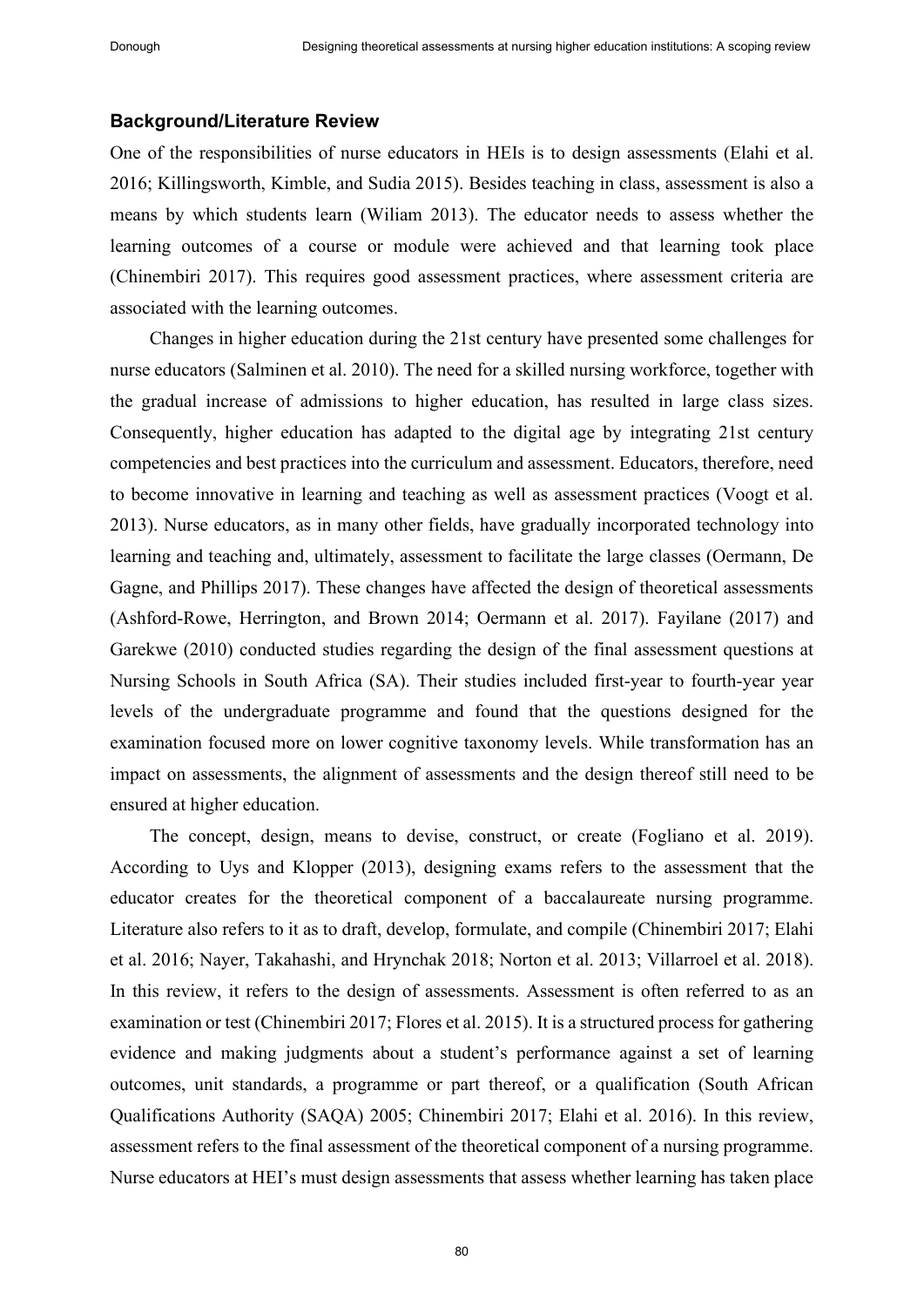and that the learning outcomes were achieved (Chinembiri 2017; Elahi et al. 2016).

There have been a number of reviews on assessment practices which mostly focussed on learning skills in nursing (Talman et al. 2020; Vierula et al. 2020). Recognising the unique characteristics and challenges associated with assessment design, this review focussed on answering the research question as presented in 3.1. It explored nursing theoretical assessment practices and how educators at HEIs, especially nurse educators, design theoretical assessments.

# **AIM**

This scoping review aimed to establish current assessment design best practices in nursing at HEIs.

## **METHODOLOGY**

This scoping review followed Arksey and O'Malley (2005) five-step framework: (i) identifying the initial research question, (ii) identifying relevant studies, (iii) study selection, (iv) charting the data, and (v) collating, summarizing and reporting the results. This method allowed the reviewers to include evidence-based research which was synthesized and reported on (Peters et al. 2017). It adopted a rigorous process of transparency, enabling replication of the search strategy to increase the reliability of the study findings. The review was also guided by two frameworks, namely i) Biggs (2003) constructive alignment, and ii) Bloom's Taxonomy of 1965, which align with the discussion. Biggs' constructive alignment has interlinking concepts, namely "assessment", "learning outcomes", and "learning and teaching activities", which are evident in this review. Bloom's Taxonomy highlights three domains of learning, namely cognitive, affective, and psychomotor. This review focussed on the cognitive domain.

# **Scoping review key question**

The key question that guided this scoping review was: What are the current assessment design best practices in nursing at HEIs?

## **Search strategy**

The aim of the search strategy was to discover published studies while maintaining the focus of the review. An initial quick search of the words found in the title was done on the Education Resource Information Center (ERIC) and Cumulative Index of Nursing and Allied Health Literature (CINAHL). This was followed by a second quick search using the identified keywords and alternative keywords. A third quick search confirmed the suitable keywords and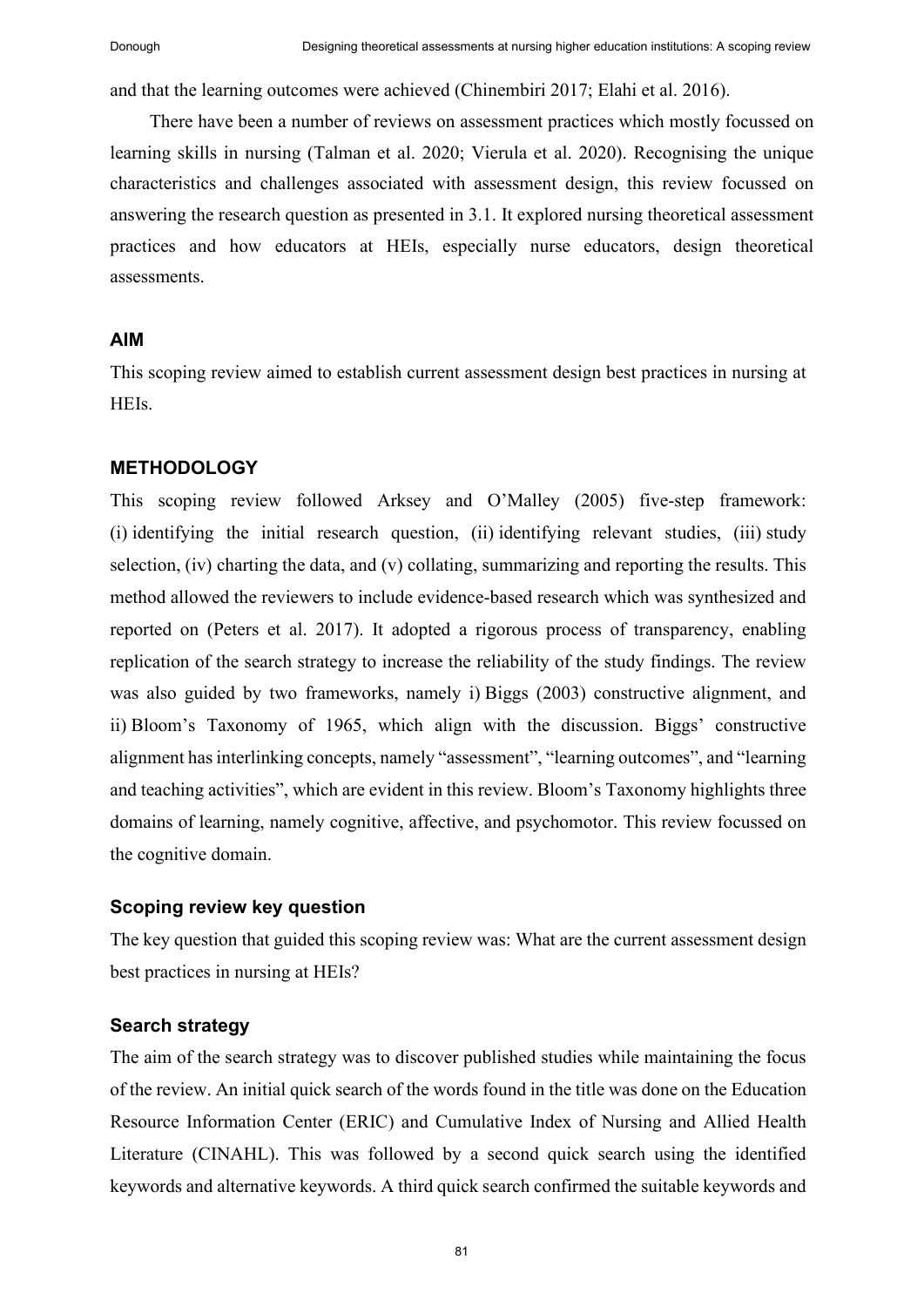alternative keywords. The reviewers used university library services between October and December 2020 to access databases including Ebsco Host, Academic Search Complete, CINAHL, ERIC, MEDLINE, PubMed, Scopus, and Wiley Online. A secondary search was done by identifying any other primary sources within grey literature.

## **Search terms**

The PICO framework was used to identify keywords from the research question. With reference to the PICO framework, "Nursing education institution" was identified as the key phrase for the population (P) of the review, while "assessment best practices" represented the outcome (O). The Intervention (I) and Comparison (C) of the PICO framework were not applicable. Following extraction of the key phrases, alternative keywords were generated to broaden the search. Truncation and the Boolean operators "OR" and "AND" were used to develop a search strategy.

## **Inclusion criteria**

All types of studies that involved assessment practices in nursing education were considered. Published qualitative and quantitative studies and reviews that were full-text and published in the English language were included. Studies published between 2010 and 2020 were selected. The rationale for this timeframe was based on the changes during the last decade, including the integration of information and communication technologies (ICTs) into higher education curricula globally through the implementation of blended learning approaches and consequent changes in assessment (O'Flaherty and Phillips 2015). Nursing research in SA before this time was unlikely to reflect these changes in higher education since the framework for the new Bachelor of Nursing programme in SA was only finalized by the South African Nursing Council in 2013 (Blaauw, Ditlopo, and Rispel 2014a). The primary outcome was best practice on guidelines for assessment design. Secondary outcomes included assessment alignment to assessment criteria, National Qualifications Framework (NQF), cognitive taxonomy levels, and level descriptors.

#### **Study selection process, data extraction and synthesis**

A total of 1 015 articles were found using the search strategy to search the identified databases. Limiters such as English language and full-text articles narrowed the focus of the search, which left a total of 727 articles. All the duplicated articles were removed and a total of 652 articles remained. The reviewers used three spreadsheets, *Title Reading and Extraction Tool (TRET), Abstract Reading and Extraction Tool (ARET),* and *Data Extraction Tool (DET)* to chart the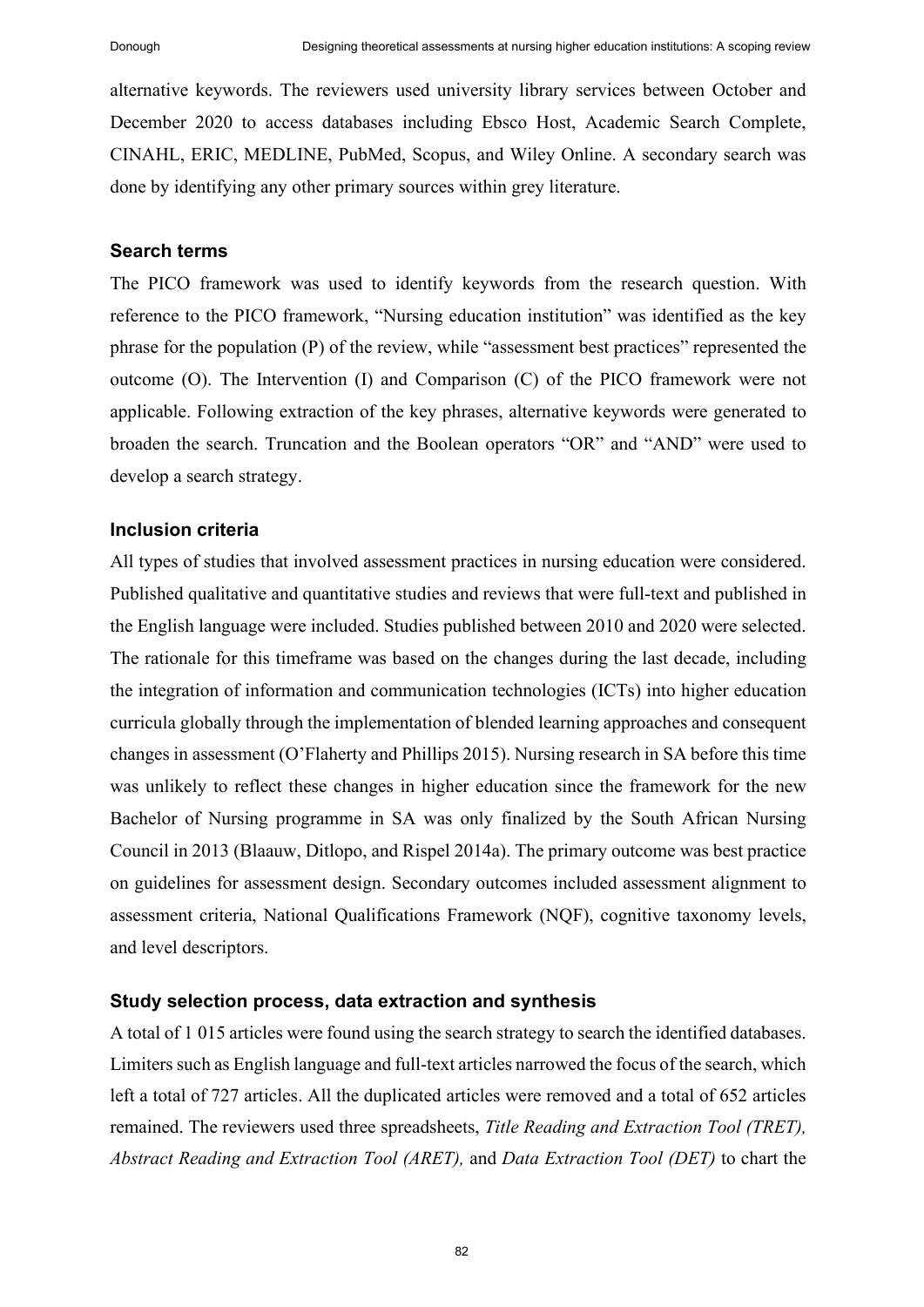information. The first spreadsheet, *TRET,* included information about the title and source, database, and location where the article is stored. A total of 640 article titles were shortlisted as irrelevant, while 12 article titles were screened as relevant. After the title screening, the abstract screening was done using the *ARET*. The second spreadsheet extracted information about the abstract, type of study, the study population, the instrument used, the outcomes, and the results of the study. Abstracts were screened for relevance based on the scoping review key question. A full-text screening established that three articles were deemed relevant. Thereafter, a manual search of the reference lists of identified articles was done and Google Scholar was used to identify any other primary sources within grey literature. An additional 16 articles were identified. Following title and abstract screening, 28 article abstracts were screened rigorously (full-text screening) and 12 articles were deemed relevant. All the included studies went through a process of study selection, data extraction, and synthesis. This process was summarised in a Preferred Reporting Items for Systematic Reviews and Meta-Analyses (PRISMA) flow diagram (Moher et al. 2009) (Figure 1). To safeguard rigor, this process was repeated independently by the other two reviewers. The third spreadsheet, *DET,* was used to draw up summaries in a table format (Table 1) of each article related to the topic and answering the scoping review question. The findings were synthesized by mapping the identified literature, identifying the commonalities, differences, and potential gaps. These 12 articles enabled the reviewers to present the synthesised information to illuminate the broader view about assessment design in nursing and to answer the research question. The charting of information helped to ensure accuracy.

## **FINDINGS AND DISCUSSION**

This scoping review aimed to establish current assessment best practices in nursing at HEIs. Twelve articles met the inclusion criteria. An iterative process was followed. All the included studies were conducted at HEIs; one study was for a PhD Dissertation, one was a case study, and 10 studies were empirical research articles. The studies were published between 2010 and 2018 and originated from 11 countries: Australia (n=1), Canada (n=1), Chile (n=1), Iran (n=1), the KSA  $(n=1)$ , New Zealand  $(n=1)$ , Norway  $(n=1)$ , Spain  $(n=1)$ , Sudan  $(n=1)$ , the United Kingdom  $(n=1)$  and the United States of America  $(n=2)$ . The studies discussed assessment practices. A total of three themes and six overlapping subthemes emerged from the review. The findings show that various factors impact educators' assessment design practice. It provided an understanding of the challenges that educators face in designing assessment, and specifically with maintaining the criteria and standard for quality assessments. It also highlights the responsibility of the nurse educator towards learning and teaching activities in higher education.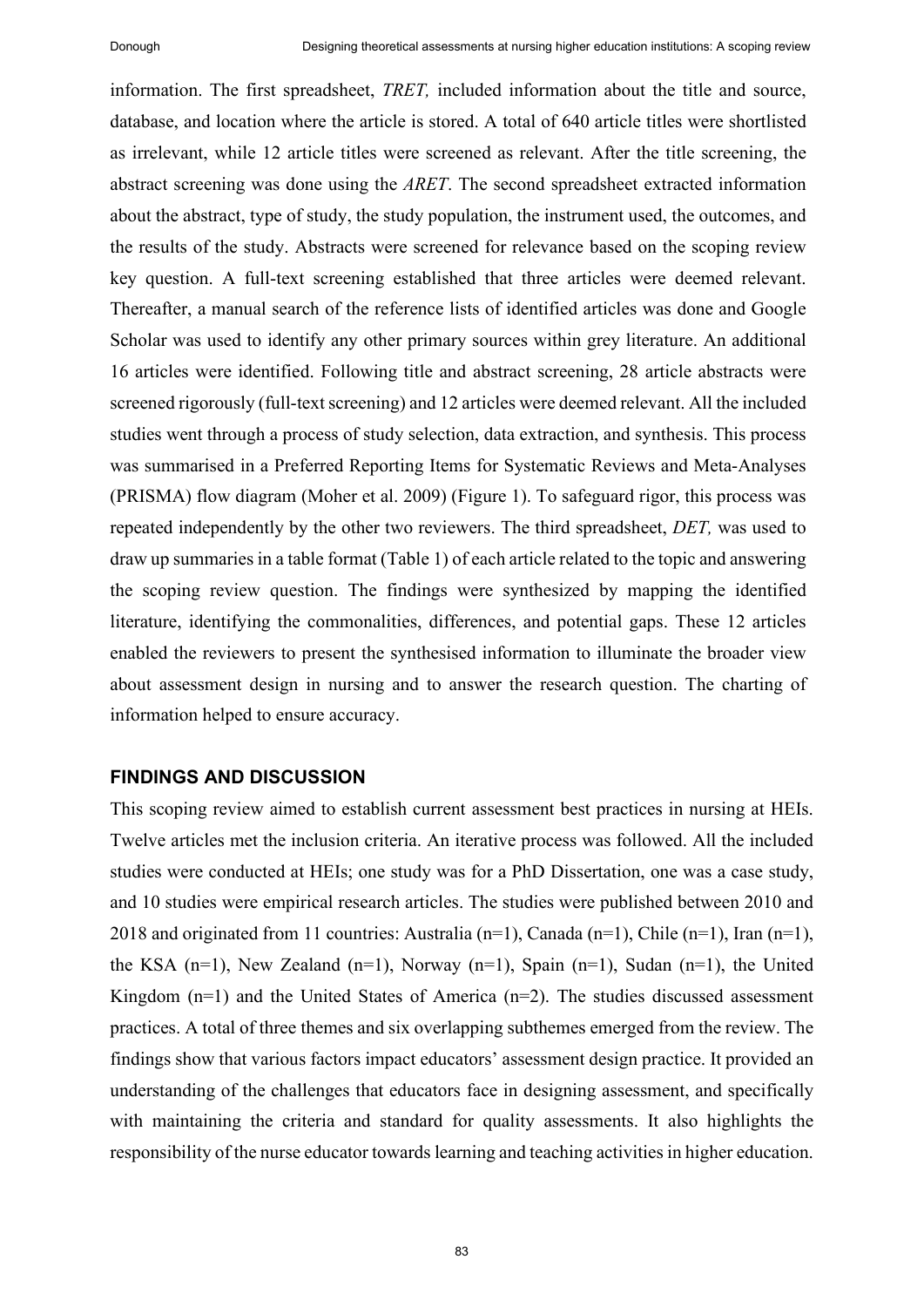

**Figure 1:** Flow diagram for the data searched (Moher et al. 2009).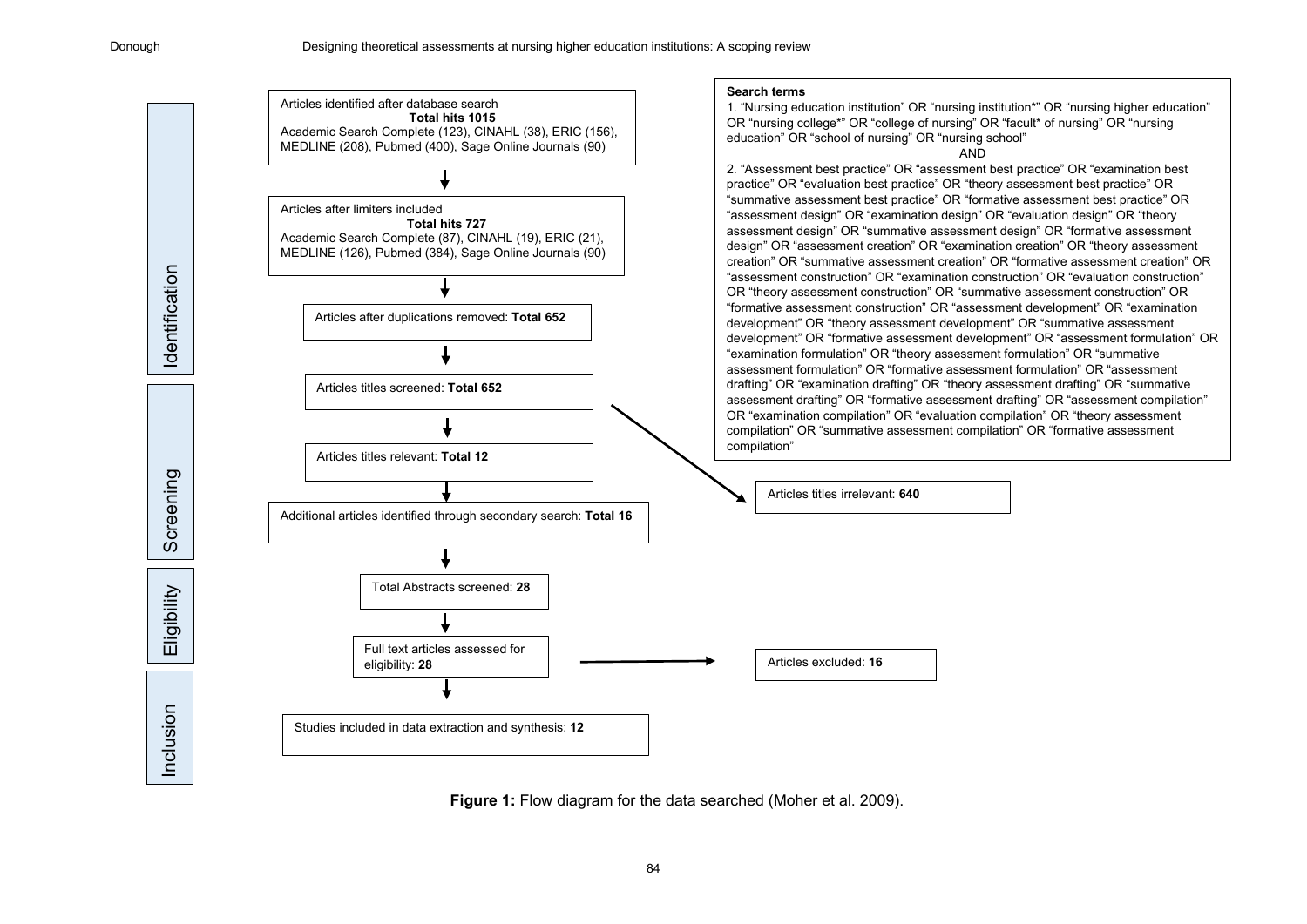**Table 1:** Summary of data from included studies

| Authors, year,<br>country    | Aim (A),<br>design (D)                                                                                                                                                                                                                        | Population (P),<br>sample size (SS)                   | <b>Findings</b>                                                                                                                                                                                                                                                                                                                                                                                                                                                                                                                                                                                                                                                                                                                                                                                                                                                                                                                                                                                                                                                                                                                                                                                                                                                                                                                                                                                                                                                                                                                                                                                                                                                                                                                                                          | <b>Strengths (S)</b><br>limitations (L)                                                                                                                                               | Link to study                                                                                                                                                                                                                                                                    |
|------------------------------|-----------------------------------------------------------------------------------------------------------------------------------------------------------------------------------------------------------------------------------------------|-------------------------------------------------------|--------------------------------------------------------------------------------------------------------------------------------------------------------------------------------------------------------------------------------------------------------------------------------------------------------------------------------------------------------------------------------------------------------------------------------------------------------------------------------------------------------------------------------------------------------------------------------------------------------------------------------------------------------------------------------------------------------------------------------------------------------------------------------------------------------------------------------------------------------------------------------------------------------------------------------------------------------------------------------------------------------------------------------------------------------------------------------------------------------------------------------------------------------------------------------------------------------------------------------------------------------------------------------------------------------------------------------------------------------------------------------------------------------------------------------------------------------------------------------------------------------------------------------------------------------------------------------------------------------------------------------------------------------------------------------------------------------------------------------------------------------------------------|---------------------------------------------------------------------------------------------------------------------------------------------------------------------------------------|----------------------------------------------------------------------------------------------------------------------------------------------------------------------------------------------------------------------------------------------------------------------------------|
| Abdalla, 2013,<br><b>KSA</b> | A: To revisit the<br>MCQ, elaborate on<br>factors that will<br>affect its validity,<br>having a fair test for<br>students.<br>D: Communication<br>article.                                                                                    | P: Not mentioned<br>SS: Not mentioned                 | "To help improve the validity of MCQs, the following must be adopted:<br>• Faculty development programmes that concentrate on assessment<br>validity.<br>• Adoption of blueprint process for exam planning.<br>• Development or adoption of guidelines for item construction.<br>The use of guidelines will lead to improvement in the validity of the<br>test, thus improving standards of assessment practices."                                                                                                                                                                                                                                                                                                                                                                                                                                                                                                                                                                                                                                                                                                                                                                                                                                                                                                                                                                                                                                                                                                                                                                                                                                                                                                                                                       | S: This study<br>highlights the<br>importance of a<br>blueprint or<br>guidelines for<br>assessment<br>design.<br>L: No clarity given<br>on the population<br>and sample size.         | • MCQ's can test any<br>higher level of the<br>cognitive domain<br>provided that it is<br>well constructed.<br>• The majority of<br>teachers do not have<br>formal training in<br>item construction.                                                                             |
| Ahmed, 2012,<br>Sudan        | A: To examine the<br>quality of MCQs of<br>the final exam of the<br>years 2007 to 2010,<br>to improve poorly-<br>written MCQs.<br>D: Quantitative<br>design using<br>descriptive,<br>retrospective,<br>randomized, cross-<br>sectional study. | P: MCQ's<br>SS: 8 semesters<br>of MCQ final<br>exams. | "The experience of staff designing assessments were Master and<br>PhD holders.<br>• The performance of teaching staff about the item stated clearly in<br>the stem showed that (83.3%) of them never stated the item<br>correctly while (16.7%) do not do it.<br>• The performance of the teaching staff about the items put on<br>relevance to the stem or the problem showed that only (4.2%) of<br>the staff do it correctly.<br>• The performance of teaching staff about the positive condition of<br>the stem showed that (63.3%) of teaching staff practice it correctly,<br>while (36.6%) do not do it correctly.<br>• 58.3% of the MCQs were written clearly and concisely.<br>• Questions contain (the all of the above and none of the above)<br>phrases: The question formulation with (the all of the above and<br>none of the above) phrases were avoided in 95.5% of questions.<br>• Regarding feasible functional distracters stated in the item, (85%)<br>of the questions tested were done correctly while (18%) were not<br>done correctly.<br>• The performance of teaching staff regarding constructing item<br>containing only one correct answer, (95%) of them perform it<br>correctly.<br>• Regarding the item laid out in a clear and consistent manner: The<br>majority (72.5%) were incorrectly done.<br>• The performance of teaching staff regarding punctuation, spelling<br>and grammar of the item, (80.8%) did not practice it correctly.<br>• The questions reviewed in this test showed that about 75.8% of<br>these questions included unnecessary vocabulary.<br>• The performance of teaching staff about the content of the exam<br>and covering of important objectives of the subject matter, only<br>(40.8%) do it correctly. | S: The method<br>was made clear<br>and a good<br>description was<br>given of the item-<br>writing flaws that<br>were assessed.<br>L: Limited to the<br>construction of<br>MCQ's only. | • Nurse educators are<br>not familiar with how<br>to write MCQs that<br>match the NQF level<br>of learning.<br>• They lack sufficient<br>proficiency in the<br>design of effective<br>test items.<br>• The criteria and<br>standards for setting<br>assessments were<br>not met. |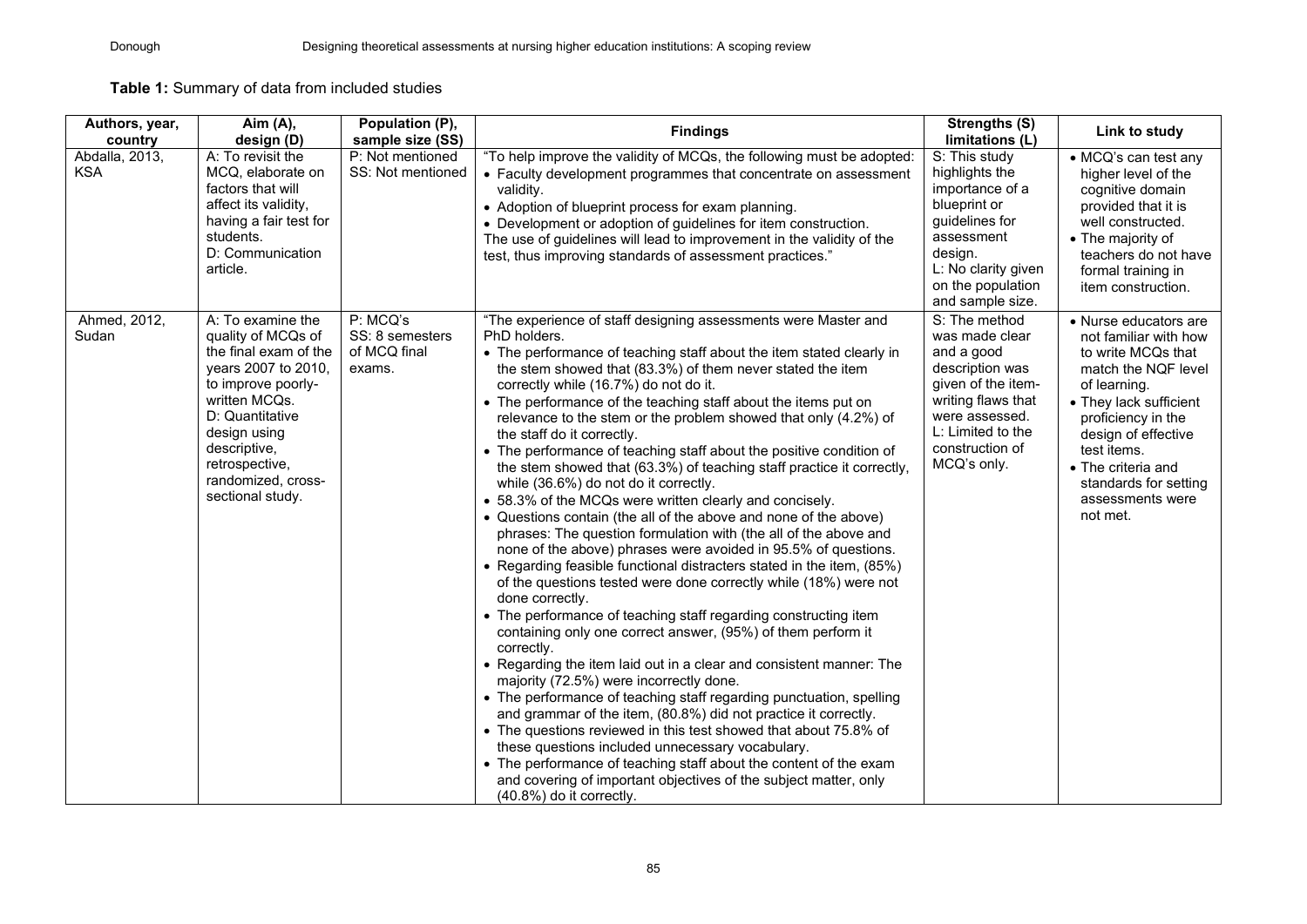| Authors, year,<br>country                                                            | Aim (A),<br>design (D)                                                                                                                                                                                            | Population (P),<br>sample size (SS)                       | <b>Findings</b>                                                                                                                                                                                                                                                                                                                                                                                                                                                                                                                                                                                                                                                                                                                                                                                                                                                              | <b>Strengths (S)</b><br>limitations (L)                                                                                                                                                                                                                                | Link to study                                                                                                                                                                                                                                                         |
|--------------------------------------------------------------------------------------|-------------------------------------------------------------------------------------------------------------------------------------------------------------------------------------------------------------------|-----------------------------------------------------------|------------------------------------------------------------------------------------------------------------------------------------------------------------------------------------------------------------------------------------------------------------------------------------------------------------------------------------------------------------------------------------------------------------------------------------------------------------------------------------------------------------------------------------------------------------------------------------------------------------------------------------------------------------------------------------------------------------------------------------------------------------------------------------------------------------------------------------------------------------------------------|------------------------------------------------------------------------------------------------------------------------------------------------------------------------------------------------------------------------------------------------------------------------|-----------------------------------------------------------------------------------------------------------------------------------------------------------------------------------------------------------------------------------------------------------------------|
|                                                                                      |                                                                                                                                                                                                                   |                                                           | Recommendations: Further training in item-writing for all staff<br>responsible for developing tests".                                                                                                                                                                                                                                                                                                                                                                                                                                                                                                                                                                                                                                                                                                                                                                        |                                                                                                                                                                                                                                                                        |                                                                                                                                                                                                                                                                       |
| Bearman,<br>Dawson, Bennett,<br>Hall, Molloy, Boud<br>& Joughin, 2017,<br>Australian | A: To explore how<br>educators design<br>and implement<br>assessment.<br>D: Qualitative<br>design using Semi-<br>structured<br>interviews.                                                                        | P: Educators<br>SS: 33 university<br>educators            | • "The themes are highlighted in bold. The thematic analysis<br>indicated that the assessment design process begins as a<br>response to some kind of an impetus for change, which is subject<br>to two types of influences: environmental influences, which are<br>the circumstances surrounding the assessment design, and<br>professional influences, which are those factors that the<br>educators themselves bring to the process. Educators explicitly and<br>implicitly described a range of activities or tasks, which were<br>required to implement the assessment design. These activities<br>were essential to all assessment design; those more selective<br>activities, which educators chose to optimize the assessment<br>process in particular ways, and meta-design processes that<br>educators used to dynamically respond to environmental<br>influences." | S: The study<br>shows the unique<br>experiences of<br>educators,<br>insightful thematic<br>analysis of<br>interview<br>transcripts<br>reporting broad<br>categories of<br>impetus,<br>influences, and<br>activities.<br>L: Limited to<br>Australian context<br>setting | • Assessment is a<br>complex process.<br>While assessment<br>design is often the<br>key to promoting<br>student learning, it is<br>challenging for many<br>educators.<br>• Many factors affect<br>how educators<br>design and<br>implement<br>assessment.             |
| Chinembiri, 2017,<br><b>United States</b>                                            | A: The evaluation<br>criteria and<br>methods used for<br>the assessment of<br>health education<br>programs.<br>D: Not mentioned                                                                                   | P: Not mentioned<br>SS: Not mentioned                     | • "It is important to improve the quality of graduates produced.<br>• One of the improvements should be on the way the tests are<br>carried out.<br>• The application and taxonomy to enhance the evaluation criteria for<br>nursing students and nursing institutions.<br>• There are various evaluation and assessment criteria for the<br>providers of nursing education to ensure that the trainers of nurses<br>produce qualified nurses who can provide the services needed at<br>the required standards."                                                                                                                                                                                                                                                                                                                                                             | S: Highlights the<br>importance of<br>evaluation criteria<br>in assessments in<br>nursing education.<br>L: No clarity given<br>on the population<br>and sample size.                                                                                                   | • Criteria and<br>standards contribute<br>to quality<br>assessments.<br>• Guidelines and<br>taxonomy are<br>important.                                                                                                                                                |
| Elahi, Adineh &<br>Rasooli, 2016,<br>Iran                                            | A: To investigate<br>teacher nurses'<br>experience with<br>student evaluations<br>in clinical settings<br>and classrooms<br>(theory).<br>D: Qualitative<br>design with in-depth<br>semi-structured<br>interviews. | P: Nursing<br>educators<br>SS: 28 registered<br>educators | • "The evaluation process is a critical and essential component of the<br>nursing education system.<br>• Proper evaluation improves the quality of teaching and learning."                                                                                                                                                                                                                                                                                                                                                                                                                                                                                                                                                                                                                                                                                                   | S: The findings<br>revealed how<br>critical and<br>essential<br>evaluation is in<br>nursing education.<br>L: Mostly focused<br>on evaluations in a<br>clinical setting and<br>less in<br>classrooms.                                                                   | • Nurse educators do<br>not understand the<br>evaluation processes<br>well. This is a<br>challenge that leads<br>to sub-standard<br>assessment design<br>and affects learning<br>and teaching<br>activities.<br>• MCQs are designed<br>in the domain of<br>knowledge. |
| Johannesen &<br>Habib, 2010,<br>Norway                                               | A: To explore the<br>role played by<br>professional identity                                                                                                                                                      | P: Academic staff<br>SS: Nine<br>academics (two at        | "The culture in a faculty influences how academics use the type of<br>assessment.                                                                                                                                                                                                                                                                                                                                                                                                                                                                                                                                                                                                                                                                                                                                                                                            | S: Three Faculties<br>are included in the<br>study, which                                                                                                                                                                                                              | • The nursing<br>respondents do not                                                                                                                                                                                                                                   |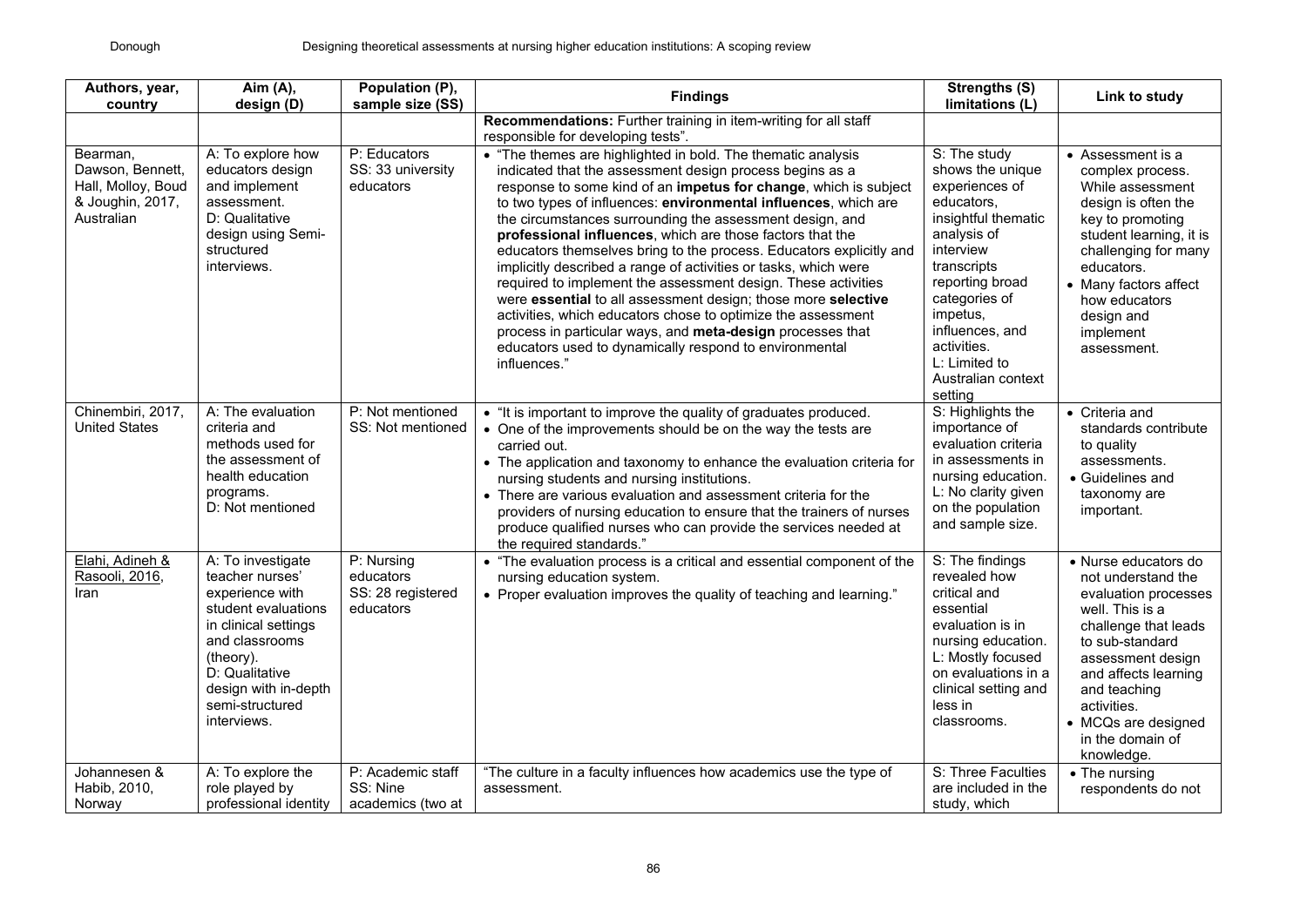| Authors, year,<br>country                                           | Aim (A),<br>design (D)                                                                                                                                                                                                                                                                                                  | Population (P),<br>sample size (SS)                                                                                          | <b>Findings</b>                                                                                                                                                                                                                                                                                                                                                                                                                                                                                                                                                                                                                                                                                                                                                                                                                                                                                                                                                                                                                                                                                                                                   | Strengths (S)<br>limitations (L)                                                                                                                                                                                                                                                                                                       | Link to study                                                                                                                                                        |
|---------------------------------------------------------------------|-------------------------------------------------------------------------------------------------------------------------------------------------------------------------------------------------------------------------------------------------------------------------------------------------------------------------|------------------------------------------------------------------------------------------------------------------------------|---------------------------------------------------------------------------------------------------------------------------------------------------------------------------------------------------------------------------------------------------------------------------------------------------------------------------------------------------------------------------------------------------------------------------------------------------------------------------------------------------------------------------------------------------------------------------------------------------------------------------------------------------------------------------------------------------------------------------------------------------------------------------------------------------------------------------------------------------------------------------------------------------------------------------------------------------------------------------------------------------------------------------------------------------------------------------------------------------------------------------------------------------|----------------------------------------------------------------------------------------------------------------------------------------------------------------------------------------------------------------------------------------------------------------------------------------------------------------------------------------|----------------------------------------------------------------------------------------------------------------------------------------------------------------------|
|                                                                     | in the use or non-<br>use of multiple-<br>choice question<br>(MCQ) within the<br>realm of the didactic<br>practices of<br>lecturers.<br>To describe the<br>attitudes towards<br>technology and the<br>possible changes in<br>their didactic<br>practice.<br>D: Qualitative<br>design using face-<br>to-face interviews. | the Faculty of<br>Nursing, four at<br>the Faculty of<br>Education, and<br>three at the<br>Faculty of<br>Engineering)         | • A strong epistemic culture within a faculty may bring about a 'take it<br>or leave it' attitude towards the MCQ.<br>• At the Faculty of Nursing a stronger element of participation and<br>reification with regard to assessment. Nursing used the tool<br>formatively.<br>. The attitude of the teaching staff towards online MCQ tools and<br>their actual practice varies greatly from one academic milieu to<br>another."                                                                                                                                                                                                                                                                                                                                                                                                                                                                                                                                                                                                                                                                                                                   | provides a<br>comparative view<br>on didactic<br>practices.<br>L: Based on only<br>nine interviewees<br>and three faculties<br>within the same<br>institution.                                                                                                                                                                         | express any<br>pedagogical beliefs<br>about MCQ tools.<br>• The attitude of<br>academic<br>determines the<br>choice of<br>assessment used.                           |
| Killingsworth,<br>Kimble, & Sudia,<br>2015, United<br><b>States</b> | A: To explore the<br>decision-making<br>process of BSN<br>faculty when<br>determining which<br>best practices to<br>use for test<br>construction.<br>D: Quantitative<br>design using a web-<br>based survey.                                                                                                            | P: Nurse faculty<br>members<br>SS:127 educators                                                                              | • "The majority had doctoral degrees, professional experience in test<br>development, were not certified nurse educators. Teaching<br>experience ranged from between 2 to 40 years. This indicated their<br>experience in designing assessments.<br>• Classroom tests were primarily administered via paper and pencil.<br>• Best practices were reported by faculty as being frequently used.<br>• For test construction, respondents reported using objectives most<br>frequently, whereas a peer review of test items and the test plan<br>were used the least.<br>• The difficulty level of test item was least frequently used.<br>• The participants rated their skill in the use of best practices in test<br>construction, item analysis, and perceived themselves as<br>moderately to very skilled in all areas, but somewhat less so in test<br>construction.<br>• Staff belief that rules were important. Evaluation was a significant<br>predictor of greater use of best practices in all areas.<br>• A large number of contextual factors used in decision-making<br>predicted greater use of best practices in test construction." | S: This study<br>included 31 states<br>in the US, thus<br>having a broader<br>view on best<br>practices for test<br>construction.<br>L: Participants<br>may have reported<br>the use of best<br>practices they<br>thought they<br>should be doing<br>rather than the use<br>of best practices<br>they used during<br>test development. | • The experiences,<br>development,<br>support and<br>responsibility of the<br>faculty member plays<br>a significant part in<br>designing<br>assessments.             |
| Meyer et al. 2010,<br>New Zealand                                   | A: To investigate<br>whether and how<br>attitudes towards,<br>experiences with,<br>and expectations for<br>assessment held by<br>academic staff and<br>their students are<br>represented in                                                                                                                             | P: Academic staff,<br>student.<br>SS:<br>Undergraduate<br>students<br>$(n = 1,238)$ , and<br>academic staff<br>$(n = 879)$ . | "The finding revealed that assessment is the Achilles heel of quality in<br>today's institutions of higher education.<br>• Over 2/3 of students indicated they had never experienced virtually<br>half of the assessment types on the list.<br>• Staff were more positive for the different conceptions of<br>assessment than students.<br>• Academic staff who reported more professional development on<br>assessment agree that assessment improves teaching.                                                                                                                                                                                                                                                                                                                                                                                                                                                                                                                                                                                                                                                                                  | S: The study<br>includes a broad<br>sample size of<br>students and staff.<br>L: Data from<br>students and staff<br>viewpoint only.                                                                                                                                                                                                     | • The study focuses<br>on policy and<br>practice for the<br>assessment of<br>learning outcomes.<br>• Policy and practice in<br>this area appear to<br>be conflicted, |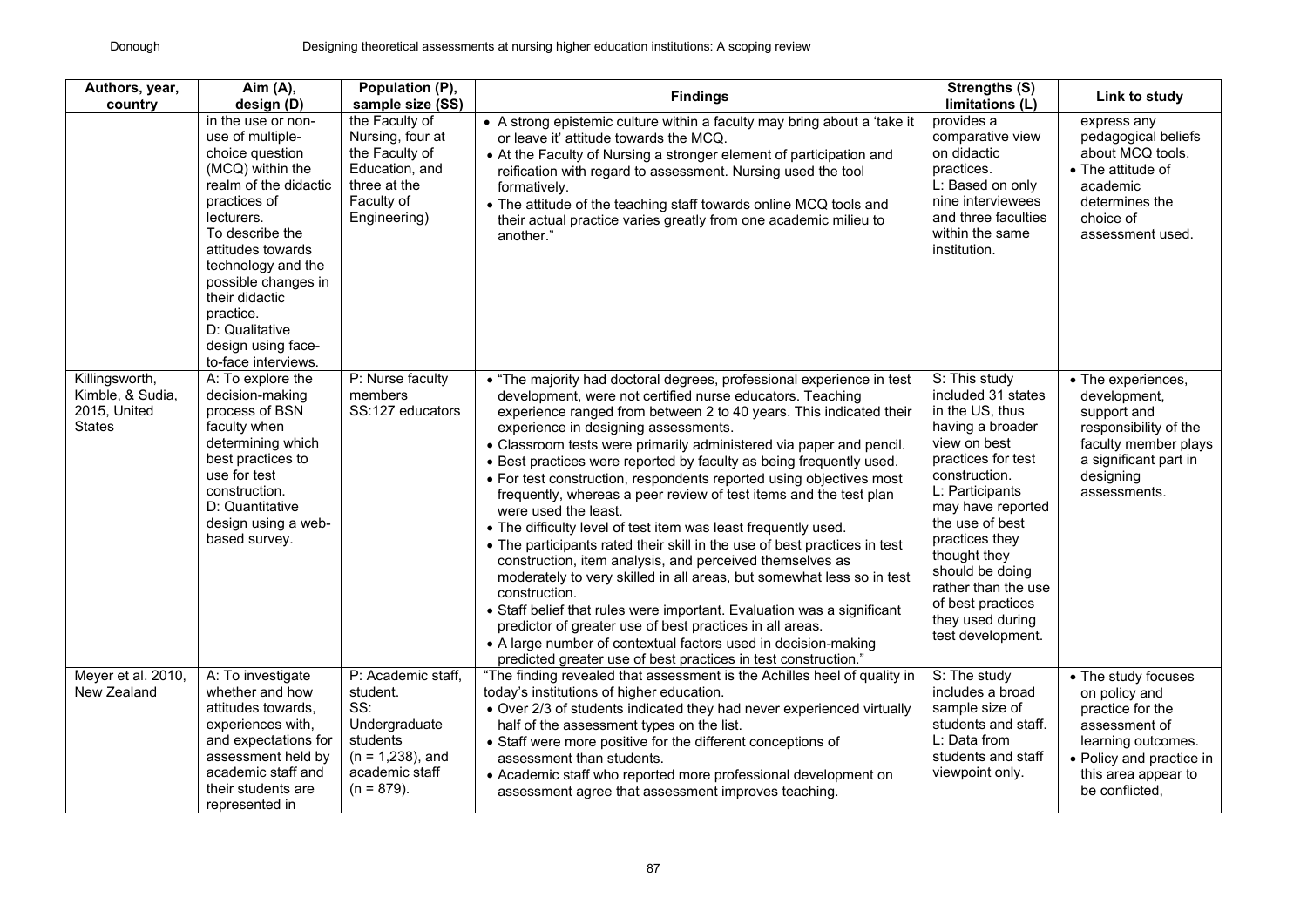| Authors, year,<br>country                        | Aim (A),<br>design (D)                                                                                                                                                                                                                                                                                           | Population (P),<br>sample size (SS)   | <b>Findings</b>                                                                                                                                                                                                                                                                                                                                                                                                                                                                                                                                                                                                                                                                                                                                                                                                                                                                                                                                                                  | Strengths (S)<br>limitations (L)                                                                                                                                                          | Link to study                                                                                                                                                                                                                                                                                                                 |
|--------------------------------------------------|------------------------------------------------------------------------------------------------------------------------------------------------------------------------------------------------------------------------------------------------------------------------------------------------------------------|---------------------------------------|----------------------------------------------------------------------------------------------------------------------------------------------------------------------------------------------------------------------------------------------------------------------------------------------------------------------------------------------------------------------------------------------------------------------------------------------------------------------------------------------------------------------------------------------------------------------------------------------------------------------------------------------------------------------------------------------------------------------------------------------------------------------------------------------------------------------------------------------------------------------------------------------------------------------------------------------------------------------------------|-------------------------------------------------------------------------------------------------------------------------------------------------------------------------------------------|-------------------------------------------------------------------------------------------------------------------------------------------------------------------------------------------------------------------------------------------------------------------------------------------------------------------------------|
|                                                  | official institutional<br>assessment policy<br>and policy<br>guidelines.<br>D: Mixed-method<br>using large-scale<br>survey, with a<br>follow-up analysis of<br>staff comments,<br>systematic review of<br>institutional policy<br>documents and<br>individual interviews<br>with senior<br>academic<br>managers. |                                       | Participation in assessment training was also related to greater use<br>of formative assessment.<br>The alignment of institutional assessment policy with reported staff<br>and student attitudes about and experiences with assessment: A<br>major theme emerged: A dichotomy: assessment of versus<br>assessment for learning.<br>Recommendations for the design of quality policy and practice<br>guidelines to ensure that tertiary assessment is manageable, valid,<br>and has the integrity required by stakeholders in HEIs."                                                                                                                                                                                                                                                                                                                                                                                                                                             |                                                                                                                                                                                           | confusing and<br>challenging.<br>• Experiences of<br>academics and<br>challenges to design<br>assessments.                                                                                                                                                                                                                    |
| Nayer, Takahashi<br>& Hrynchak 2018,<br>Canada   | A: To provide<br>guidance to faculty<br>who wish to develop<br>key-feature<br>questions (KFQs)<br>for their tests.<br>D: Not mentioned.                                                                                                                                                                          | P: Not mentioned<br>SS: Not mentioned | "Twelve tips on how to develop any examination by creating an<br>examination blueprint using learning objectives and the instructional<br>content for course or program, and aligning it.<br>Tip 1: Define the key competencies related to decision making that<br>are to be assessed and create a blueprint.<br>Tip 2: Choose a clinical presentation or situation.<br>Tip 3: Select the "key feature" level of difficulty that is appropriate for<br>the learners.<br>Tip 4: Focus on the key feature.<br>Tip 5: Develop the scenario.<br>Tip 6: Develop the item: stem, question (lead-in), and options (correct<br>answer and distractors).<br>Tip 7: Focus on the question.<br>Tip 8: Develop the options, both correct answer and distractors.<br>Tip 9: Develop instructions for answering.<br>Tip 10: Develop the scoring guideline for each item.<br>Tip 11: Make sure item-writing guidelines are followed.<br>Tip 12: Consider the words/language used in the items." | S: Development of<br>key-feature<br>questions<br>(KFQ) for effective<br>assessment.<br>L: The examples<br>of questions are<br>limited to True &<br>False, Matching,<br>Fill-in-the-blank. | • The tips allude to the<br>appropriate level of<br>difficulty for the NQF<br>level of the learner,<br>taxonomy, and<br>alignment.<br>• For any examination<br>development, a<br>guide is important.<br>This indicates a<br>standard and criteria.<br>• The tips are best<br>practice strategies<br>for assessment<br>design. |
| Norton, Norton, &<br>Shannon, 2013,<br><b>UK</b> | A: To explore new<br>lecturers' views on<br>assessment design.<br>D: Quantitative<br>using survey (using<br>a questionnaire<br>called the<br><b>Assessment Design</b><br>Inventory).                                                                                                                             | P: Lecturers<br>SS: 586               | "Contextual framing items:<br>• 75% of participants agreed, 16% disagreed and 9% were uncertain<br>that the postgraduate certificate had changed their views on<br>assessment practice.<br>• 69% agreed, 17% disagreed and 14% were uncertain if they<br>thought that new assessment methods were needed to improve<br>current assessment practice.<br>• 31% agreed, 57% were uncertain and 12% disagreed that there<br>was a separation between their teaching philosophy and their                                                                                                                                                                                                                                                                                                                                                                                                                                                                                             | S: The study gives<br>a contextual<br>understanding of<br>assessment.<br>L: The study was<br>limited to lecturers'<br>perceptions and<br>beliefs.                                         | • Inexperienced<br>lecturers are faced<br>with fitting into a<br>sector where<br>assessment is not<br>always seen in a<br>positive light.<br>• They need support<br>to design quality                                                                                                                                         |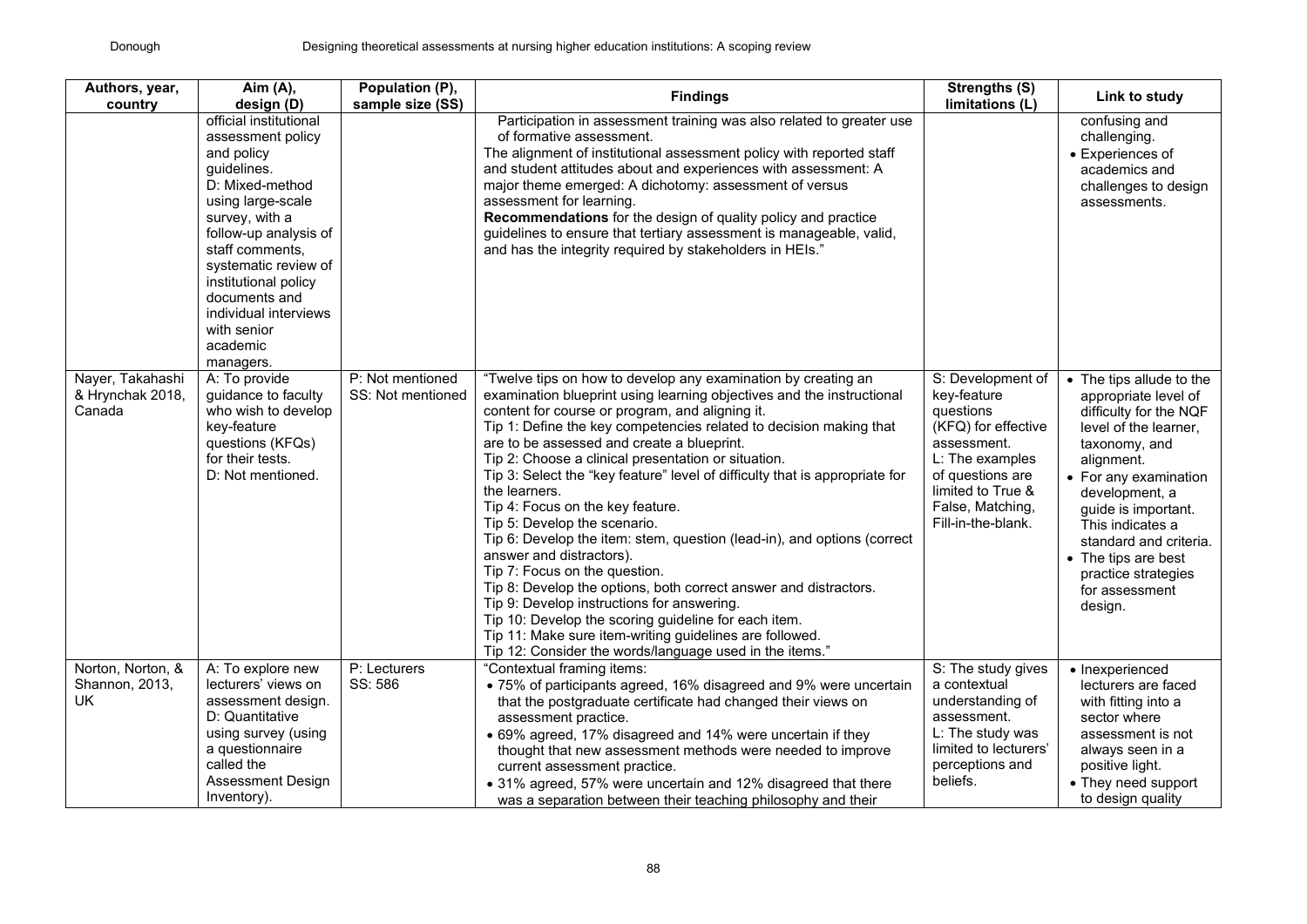| Authors, year,<br>country                                                 | Aim (A),<br>design (D)                                                                                                                                                                                                 | Population (P),<br>sample size (SS)    | <b>Findings</b>                                                                                                                                                                                                                                                                                                                                                                                                                                                                                                                                                                                                                                                                                                                                                                                                   | <b>Strengths (S)</b><br>limitations (L)                                                                                                                                                                                     | Link to study                                                                                                                                                                                                                                                                                                                                                            |
|---------------------------------------------------------------------------|------------------------------------------------------------------------------------------------------------------------------------------------------------------------------------------------------------------------|----------------------------------------|-------------------------------------------------------------------------------------------------------------------------------------------------------------------------------------------------------------------------------------------------------------------------------------------------------------------------------------------------------------------------------------------------------------------------------------------------------------------------------------------------------------------------------------------------------------------------------------------------------------------------------------------------------------------------------------------------------------------------------------------------------------------------------------------------------------------|-----------------------------------------------------------------------------------------------------------------------------------------------------------------------------------------------------------------------------|--------------------------------------------------------------------------------------------------------------------------------------------------------------------------------------------------------------------------------------------------------------------------------------------------------------------------------------------------------------------------|
|                                                                           |                                                                                                                                                                                                                        |                                        | assessment practice.<br>Results of the factor analysis:<br>• The desirable practice factor: 86 to 65% agree they were engaging<br>in desirable assessment practice.<br>• The constraints factor: 61% of our participants felt that there was<br>little incentive for lecturers to innovate in their assessment practice.<br>• Qualification status scored higher on the desirable practice score<br>than those currently completing their PgCerts.<br>• Lecturers having 8 or more years' experience scoring significantly<br>higher than both the other groups.                                                                                                                                                                                                                                                  |                                                                                                                                                                                                                             | assessments.                                                                                                                                                                                                                                                                                                                                                             |
| Quesada-Serra,<br>Rodri'guez-<br>Go'mez & Ibarra-<br>Sa'iz. 2014, Spain   | A: To look at<br>lecturers'<br>perceptions of their<br>assessment<br>practices.<br>D: Quantitative<br>using a survey<br>research method<br>questionnaire.                                                              | P: Lecturers<br>SS: 427<br>respondents | • 58.3% of lecturers reported that they felt completely confident in<br>their abilities to design and implement a final evaluation, while 1.9%<br>stated that they did not feel sufficiently skilled to perform these<br>tasks.<br>• 68% of lecturers reported that they often used a final evaluation as<br>a means of assessing students.<br>• Implementing initial assessment - only 24.6% of lecturers felt<br>sufficiently prepared to do an initial assessment.<br>Most of the lecturers felt confident in their abilities to design and<br>implement a final assessment. Competence is perceived differently<br>depending on years of teaching experience. Recommendations:<br>Spanish lecturers need training on assessment design."                                                                      | S: Receive data<br>from 18 Spanish<br>universities which<br>gave a good<br>understanding of<br>their assessment<br>practice needs.<br>L: Limited to<br>lecturers'<br>perceptions.                                           | • Lecturers need<br>training on<br>assessments.<br>• The study explores<br>the assessment<br>practices of the<br>lecturers in higher<br>education and their<br>perception of<br>designing<br>assessments.                                                                                                                                                                |
| Villarroel.<br>Bloxham, Bruna,<br>Bruna &<br>Herrera-Seda.<br>2018, Chile | A: To understand<br>authentic<br>assessment and<br>propose a step-<br>based model for<br>designing authentic<br>assessment in<br>higher education<br>subjects.<br>D: Qualitative<br>design using<br>systematic review. | P: Articles<br>SS: 112 articles        | "Thirteen characteristics of authentic assessment found in the<br>literature:<br>authentic performance<br>1.<br>2.<br>practical use<br>3.<br>higher-order thinking<br>ability to solve problems<br>4.<br>5.<br>decision-making<br>have worth beyond the classroom<br>6.<br>7.<br>similar tasks to those faced in real life or work<br>problems contextualized to everyday life<br>8.<br>formative role<br>9.<br>10. relevant skills for successful job performance<br>11. collaborative<br>12. assessment criteria should be known in advance<br>13. feedback.<br>Proposal: a model to build authentic assessments in the university<br>Step 1: considering the workplace context<br>Step 2: designing authentic assessment<br>Step 3: learning and applying standards for judgement<br>Step 4: giving feedback." | S: Good<br>understanding is<br>given about the<br>characteristics of<br>authentic<br>assessment and<br>the benefits of it.<br>$L$ : The lack of<br>clear guidance for<br>devising authentic<br>assessment and<br>operation. | • Educators are<br>reluctant to change<br>assessments, such<br>as examinations<br>because changing<br>these practices<br>makes great<br>demands on time,<br>energy and<br>intellectual<br>resources.<br>• These are the<br>challenges they<br>experience<br>preventing the<br>design of authentic<br>assessments which<br>can ensure the<br>quality of the<br>programme. |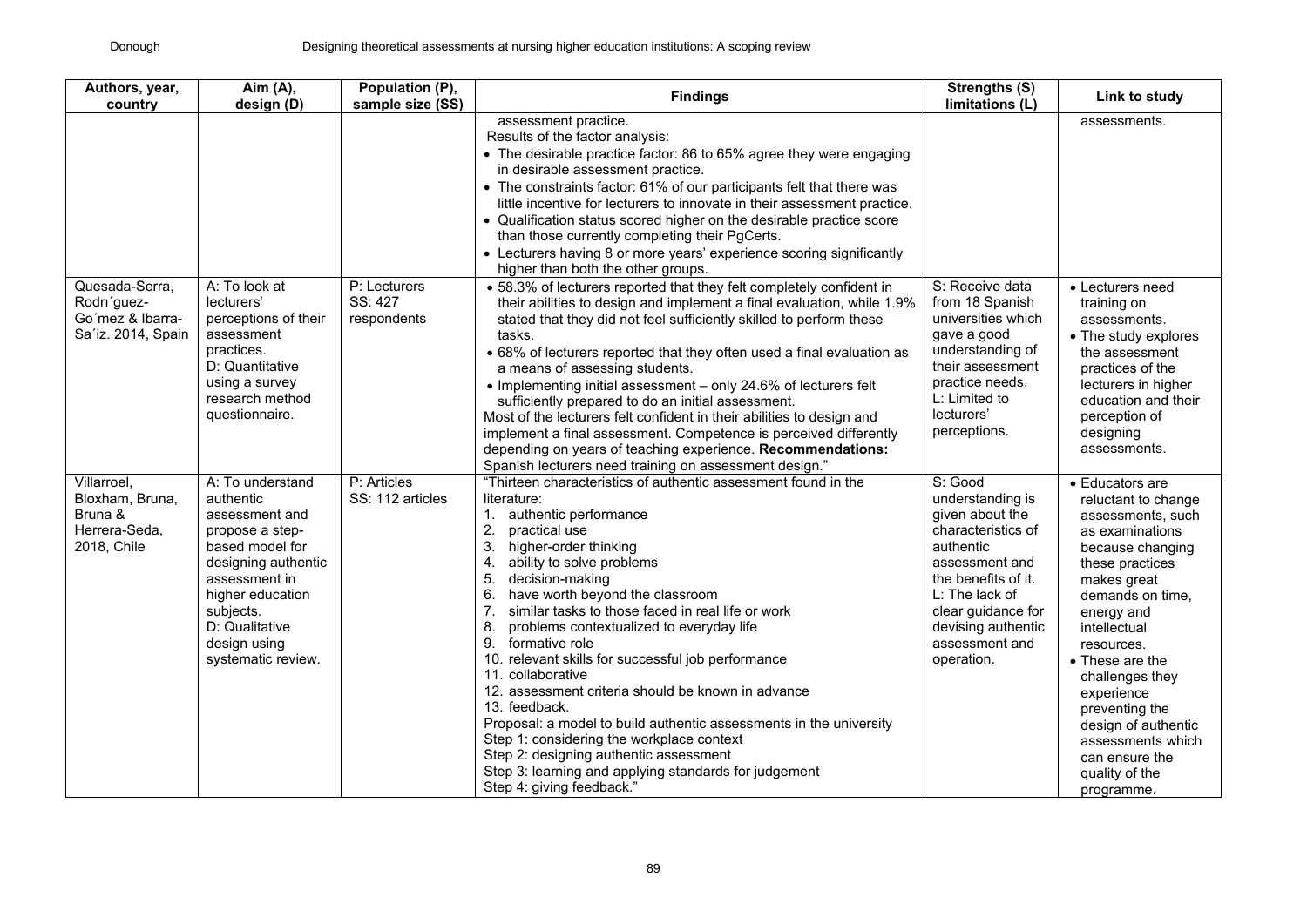#### **The responsibility of the nurse educator in higher education**

The learning and teaching responsibilities of nurse educators in higher education are continually evolving. Over the years, nursing education has moved from hospital schools to nursing colleges and universities (Billings, Faan, and Halstead 2019; Blaauw, Ditlopo, and Rispel 2014b). The role of the nursing education institution and, specifically, the nurse educator, has developed and become more complex as higher education and the science of nursing developed (Blaauw et al. 2014a). Globally, there is a pressing need for skilled nursing professionals (Mulaudzi et al. 2012; World Health Organization (WHO) 2016; Vierula et al. 2020; Chinembiri 2017). In this regard, the nurse educator is an important role player in shaping the quality of the programme to ensure the preparation of competent professionals (Billings et al. 2019; WHO 2016). The findings regarding the responsibilities of nurse educators are grouped into two subthemes below.

# *Bridging the theory-practice gap through assessment*

The findings of this review revealed that the ultimate goal of nursing education is to produce competent graduates who can render excellent patient care (Chinembiri 2017). These graduates will become qualified professional nurses and provide nursing services of the highest standard (Chinembiri 2017). Elahi et al. (2016) confirmed that graduates need to be skilful, capable, and safe practitioners. In this regard, Chinembiri (2017) stated that nurse educators need to ensure that the country, and in fact the whole world, has proficient nurses who are in high demand and needed in society. Therefore, university educators need to design and implement innovative best practice assessments that consider both teaching activities and learning outcomes (Bearman et al. 2017).

Nurse educators have a huge responsibility in the education of nurses such as bridging the theory-practice gap and preparing students for an effortless transition into clinical practice from being a student to a professional nurse (Billings et al. 2019; Chinembiri 2017; Mulaudzi et al. 2012). To achieve this, nurse educators need to utilize scaffold teaching and learning in a meaningful way from the new student nurse at level one to the final year student, and must ensure that each year level's learning outcomes are assessed and met (Oerman and Gaberson 2016; De Gagne and Phillips 2017; Uys and Klopper 2013) . In this regard, assessments are a means of learning and nurse educators need to design assessments to ensure that learning takes place and can be applied in practice when the graduate enters the workplace.

Insight into the responsibility of the nurse educator in higher education such as their teaching responsibilities to assist and prepare students to become professional nurses, gives more understanding of nurse educators who design theoretical assessments. An assessment is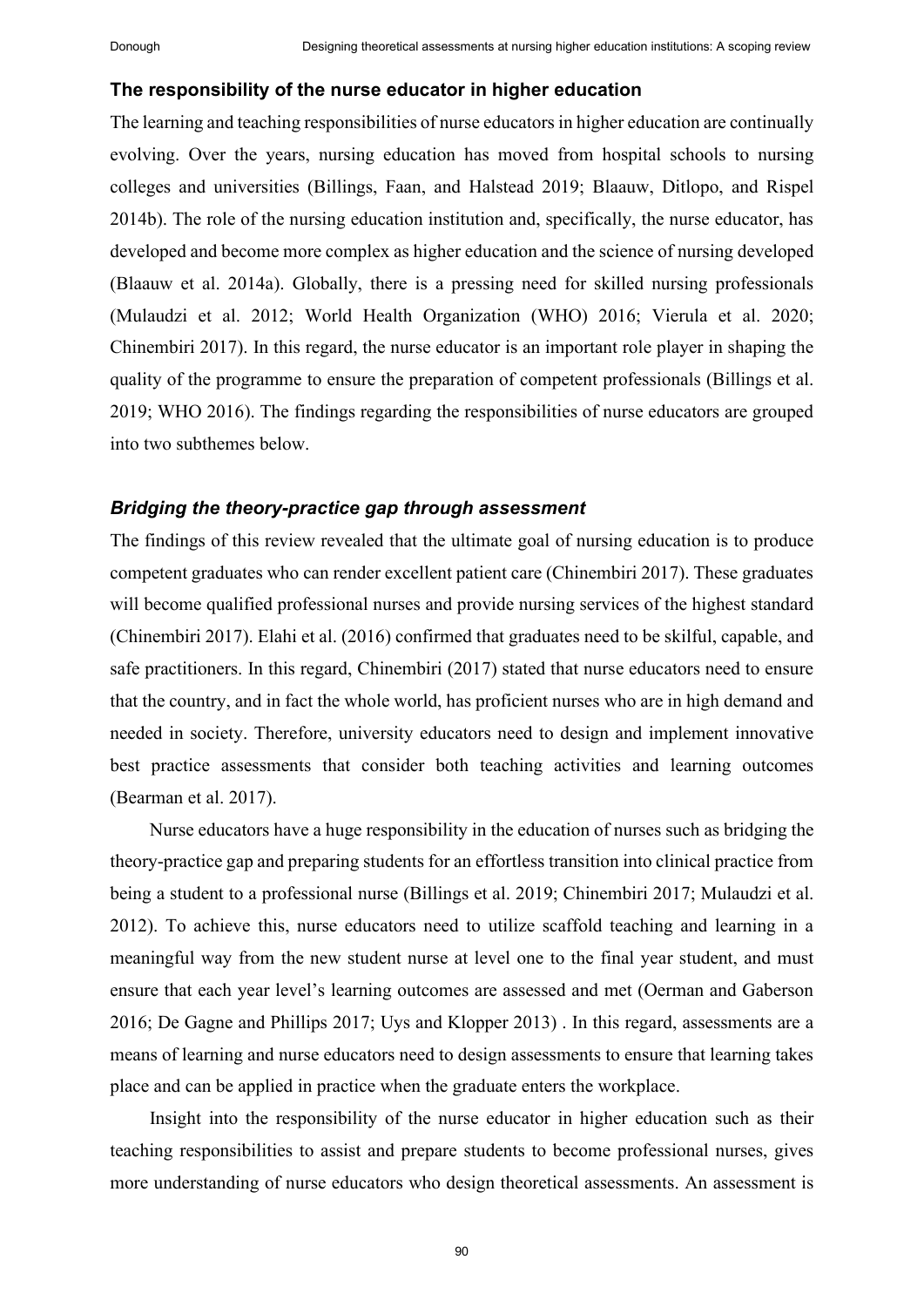not designed in isolation; nurse educators need to ensure that they align the assessment with the learning outcome and teaching activities. They, therefore, also have a role in designing, implementing, and judging assessment outcomes (Bearman et al. 2016).

#### *Designing assessments*

A plethora of findings points to the responsibility of the nurse educator in higher education to design assessments (Bearman et al. 2016; Chinembiri 2017; Killingsworth et al. 2015; Nayer et al. 2018). Abdalla (2013) refers to assessment as a major part of the curriculum and, as such, it is an important component of learning and teaching. An assessment validates a student's development through the programme and becomes a motivating factor for a student to learn (Elahi et al. 2016). Meanwhile, Villarroel et al. (2018) promote designing authentic assessments, especially with the paradigm change from traditional assessment methods to assessments fitting the 21st Century. Conversely, Killingsworth et al. (2015); Meyer et al. (2010); and Norton et al. (2013) acknowledge that it is not easy to design assessments due to a lack of clear guidance for assessment design. Bearman et al. (2016) agree and state that assessment design is complex.

Designing theory assessments appears to be vitally important yet complex to design, hence it is imperative that nurse educators are clearly guided on these to ensure a high standard of assessment.

The findings of the review further revealed that assessment policies and guidelines, sometimes known as a blueprint, assist educators with designing quality assessments (Chinembiri 2017). Meyer et al. (2010) found that only one out of every four tertiary institutions in New Zealand had a comprehensive assessment manual that included assessment best practices guidelines. It is expected that educators adhere to best practice assessment policies when designing assessments, however, this might not be the case (Killingsworth et al. 2015). Educators, however, have reported implementing best practices, yet the potential for bias exists due to expectations of what they believe they ought to be doing rather than using best practices in designing assessments (Bearman et al. 2016; Killingsworth et al. 2015).

There is contradicting evidence in literature regarding nurse eductators' assessment design skills. Killingsworth et al. (2015) reported that participants in their study evaluated their ability to design exam questions as moderate to very skilled in all areas, while Abdalla (2013) examined the quality of the final exam questions and found that nurse educators are, in general, not acquainted with how to design exam questions that match the NQF level. In this regard, Abdalla (2013) reported that the designing of assessments was of substandard quality.

Interestingly, the findings indicated that educators prefer assessments that are simpler to

91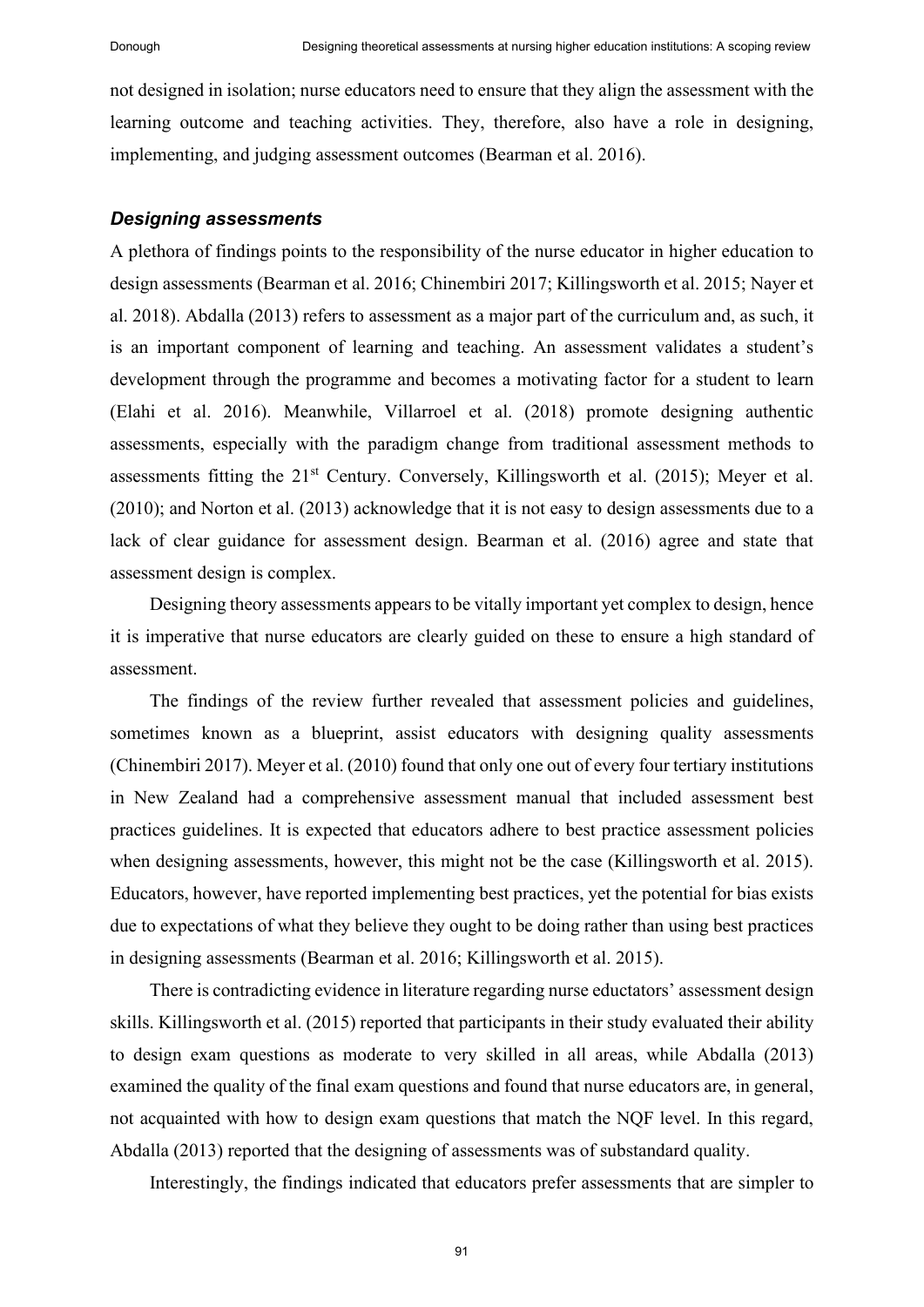design, implement, and grade, rather than based on educational and pedagogical merit (Elahi et al. 2016; Meyer et al. 2010). To prevent this, a few studies reported that the use of a guideline will ensure that assessments are designed with a fair representation of learning outcomes (Abdalla 2013; Nayer et al. 2018). However, it seems that educators do not make use of guidelines, as indicated by Killingsworth et al. (2015). The findings further displayed that many substandard assessments are designed if questions are not presented at the suitable NQF level (Nayer et al. 2018). An example is the Multiple-Choice Questions (MCQs) as an assessment type that is widely used (Abdalla 2013; Johannesen and Habib 2010). MCQs have all the benefits and simplify the grading process, especially when done online (Johannesen and Habib 2010). However, assessments not structured at the correct level of complexity fail to meet the criteria and standards of assessments. Literature has identified the lack of using specific guidelines to design theoretical assessments as a failure in the design of a suitable assessment.

The findings also showed that educators with a desire to be contemporary and innovative in assessment design use a measure of academic freedom found within a higher education environment (Bearman et al. 2016; Bennett et al. 2017). Assessments are, therefore, found to be diverse by design and do not always meet the criteria for effective assessments, which are fair and reliable. In this regard, the quality of assessment questions is compromised and, in some cases, substandard (Bearman et al. 2016; Bennett et al. 2017; Fives and Barnes 2017; Johannesen and Habib 2010).

Using policy and guidelines to design assessments sets boundaries to ensure that the principles of assessment are adhered to. This could provide a solution to some of the challenges that educators experience.

#### **Challenges for the nurse educator in higher education**

Nurse educators face many challenges in education practice. Challenges with transformation in learning, teaching and assessment design continue to exist, fuelled by, for example, the increased use of technology and the need to keep abreast of rapid technological advancement, the increased demand for skilled professionals in the workplace, and the increased demand for widening access to higher education (Johannesen and Habib 2010). Consequently, all the challenges and advances in education can affect the designing of assessments. The findings regarding some of the challenges that nurse educators in higher education face that influence how they design theoretical assessments are presented in the subtheme below.

#### *Need for support*

The findings revealed that educators' efficacy is correlated with years of teaching experience

92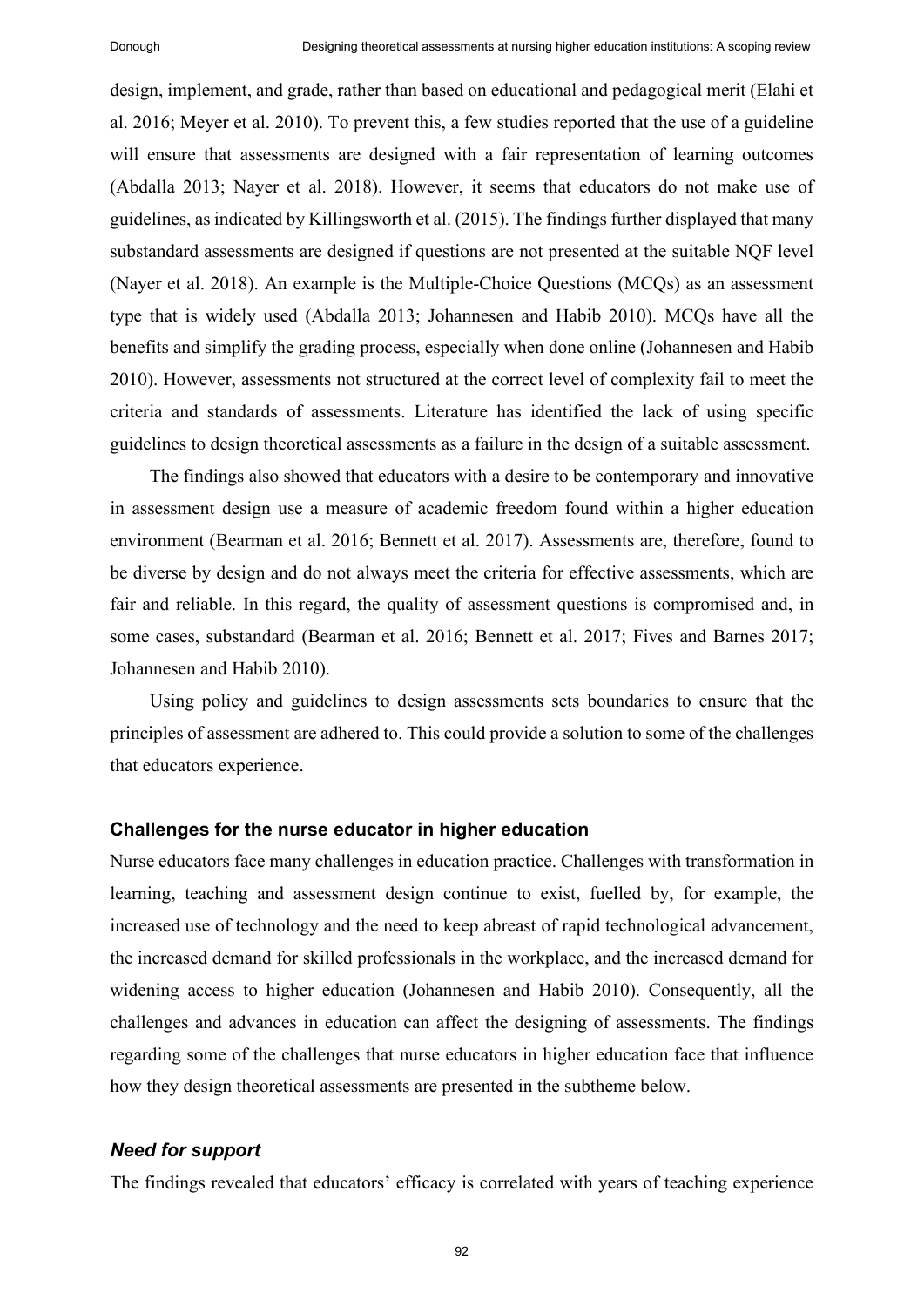and being regarded as competent (Norton et al. 2013; Ahmed 2012; Killingsworth et al. 2015). Novice educators highlighted the importance of having experienced colleagues as part of a support system (Bearman et al. 2016). The support system should include workshops with experienced colleagues. Elahi et al. (2016) affirm that there is little or no guidance available to educators on how to assess students. Norton et al. (2013) state that only after years of experience do educators become comfortable with assessment practices.

The apparent lack of support and mentoring for the new nurse educator in academia could be due to many experienced nurse educators being at retirement age, which leaves universities with novice nurse educators having to find their own way in assessment practice (Mulaudzi et al. 2012). Several authors concur that more workshops are needed for educators to increase competence and abilities, and would serve as a support structure (Meyer et al. 2010; Quesada-Serra, Rodríguez-Gómez, and Ibarra-Sáiz 2016).

## **Criteria and standards of assessment practices**

The findings revealed that assessment design involves following criteria and maintaining standards. Standards are derived from assessment policies or guidelines that each institution has (Chinembiri 2017). Guidelines emphasize criteria applicable for designing assessments (Nayer et al. 2018). They can also provide excellent frameworks for best practice when designing assessments (Killingsworth et al. 2015). Designing assessments intended for written tests or examinations gives valuable feedback on how much students have learnt (Chinembiri 2017; Flores et al. 2015). Therefore, an assessment needs to be pitched at an appropriate NQF level and maintain a certain criterion and standard. The findings regarding the criteria and standards of assessment practices are presented in the three subthemes below.

#### *The use of taxonomy in assessment design*

The review identified that assessments at higher education should stimulate critical, reflective, and analytical thinking, which are required in nursing practice (Villarroel et al. 2018). To enhance critical thinking, clinical judgement, and reflective practice among nursing students, assessments need to be inclusive and should accommodate various levels of difficulty (Abdalla 2013; Duque and Weeks 2010; Vierula et al. 2020). Designing assessments must be set at a certain standard and follow specific criterion (Chinembiri 2017). This would necessitate the nurse educator to incorporate taxonomy levels. Abdalla (2013) and Killingsworth et al. (2015) confirmed that assessments should be designed using the level of difficulty known as taxonomy. A taxonomy aims to ensure alignment of the curriculum with instructional delivery and assessment (Oermann and Gaberson 2016). It has three domains, which include the cognitive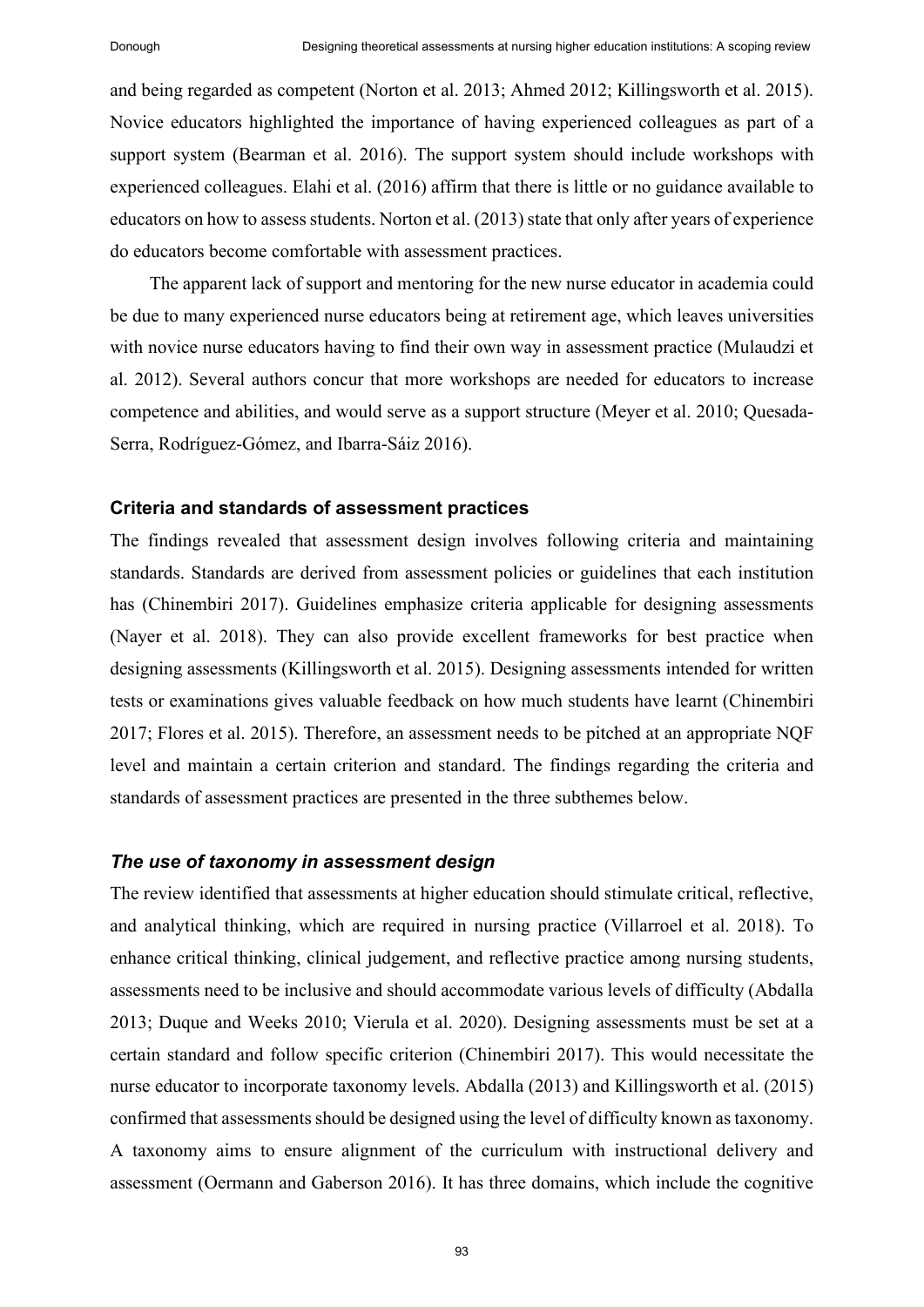domain, and is an important aspect of assessment in higher education (Abdalla 2013).

The use of a taxonomy requires that the standard of questions need to be based on students' education level as per the NQF and to ensure scaffolding of learning. There are various taxonomies to aid in this practice including Bloom's Taxonomy, which classifies the six levels of cognitive ability for theoretical assessments and learning behaviour on the classification system (Duque and Weeks 2010; Vierula et al. 2020). The basic level for the classification system is the "remembering" level. The difficulty grows at every level. The criteria and standards of assessment design will, therefore, be met if the levels of difficulty and specificity are incorporated and aligned to the learning outcomes.

Using the novel methodology to design assessments incorporating guidelines, taxonomy, and alignment could ensure that a quality assessment is designed.

#### *Alignment of assessments*

The findings of this review suggested that the design of assessments should be constructively aligned to further ensure that the criteria and standards of assessments are upheld (Killingsworth et al. 2015). Likewise, Chinembiri (2017) stated that it is imperative that assessments are designed in a way that is constructively aligned to the programme learning outcomes and the associated assessment criteria. Ahmed (2012) stated that when assessments are designed and constitute pre-determined learning outcomes, they allow for a high degree of test validity. However, some authors expressed concern about aligning teaching and assessment practices and identified numerous challenges such as educators' lack of information about aligning assessments (Bearman et al. 2016; Meyer et al. 2010).

Constructive alignment is the alignment of learning and teaching practices as well as assessment tasks that directly address the intended learning outcomes that students need to achieve (Biggs 1996; Kinash, Knight, and Kordyban 2013). The constructive alignment between the programme, NQF level, and the alignment between learning outcomes and the actual assessments is key to ensuring that students meet the programme outcomes as approved by the university, Council on Higher Education and SAQA. Furthermore, the teaching methodology and learning activities should be relevant and aligned with the learning outcomes and assessment design (Ashford-Rowe et al. 2014). There should be no disparity between the message in teaching and the assessment, otherwise the assessment will not have a positive impact on student learning (Davids and Waghid 2018). Existing disparities could be due to task constraints or educators lacking the knowledge about how to align assessments. This possibly relates to the support system that nurse educators seek. Alignment potentially ensures that students who complete the programme are competent to practice.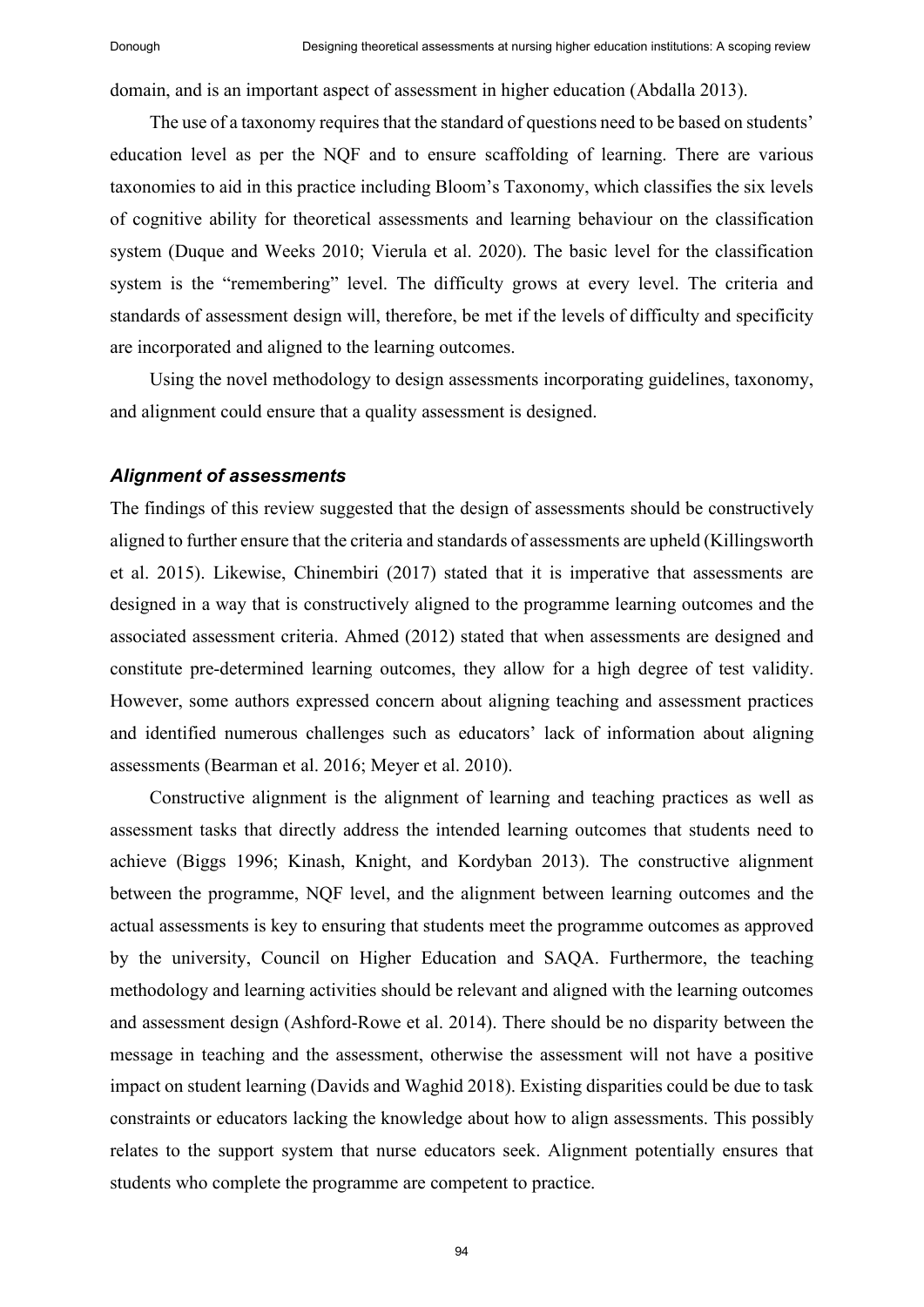# *Functional factors*

The findings revealed that administrative, activity, and task constraints have an impact on educators when designing assessments causing adverse implications on the criteria and standards of assessments (Bearman et al. 2016; Meyer et al. 2010). According to Meyer et al. (2010) and Quesada-Serra et al. (2016), educators have limited time to design quality assessments due to a full academic calendar. Another challenge is the ratio of nurse educator to students (Meyer et al. 2010). While the average ratio is 1:16, class sizes have increased due to the global shortage of professional nurses. As a result, educators choose easier assessment tasks that do not necessitate a great demand of time, energy, and intellectual resources (Villarroel et al. 2018; Quesada-Serra et al. 2016). These factors hamper sound pedagogy in the designing of assessments (Meyer et al. 2010). The increase in educator to student ratios adds to the administrative workload and, as a result, educators choose the easiest assessments to design. This could be one of the reasons why assessments were found to be designed at lower taxonomy levels (Fayilane 2017; Garekwe 2010). Investigation into the functional factors gave insight into the barriers to design assessments that integrates criteria and standards in nursing best practices at HEIs. Giving precedence to activities and tasks can help to overcome these impediments. In this regard, prioritizing functions, activities, and tasks of the nurse educator can have an operational advantage in assessment design best practices in nursing at HEIs.

# **LIMITATIONS OF THE STUDY**

The reviewers acknowledge that this scoping review is based on only 12 articles. Ongoing observation of educators' assessment practices, particularly the design of assessments needs to be persued. The search limiters such as articles published in English during the period 2010– 2020 may have excluded some relevant studies. This was due to limited resources for translation services that resulted in only English language studies being included.

# **CONCLUSION**

Although this scoping review focused on nursing assessment best practices in higher education, the review may benefit other disciplines in higher education due to the general nature of assessment design in higher education.

# **Recommendations for nursing education institutions**

The review can be used in higher education for institutional assessment policy development, educational practice, and educational research. It has the potential to contribute to the

95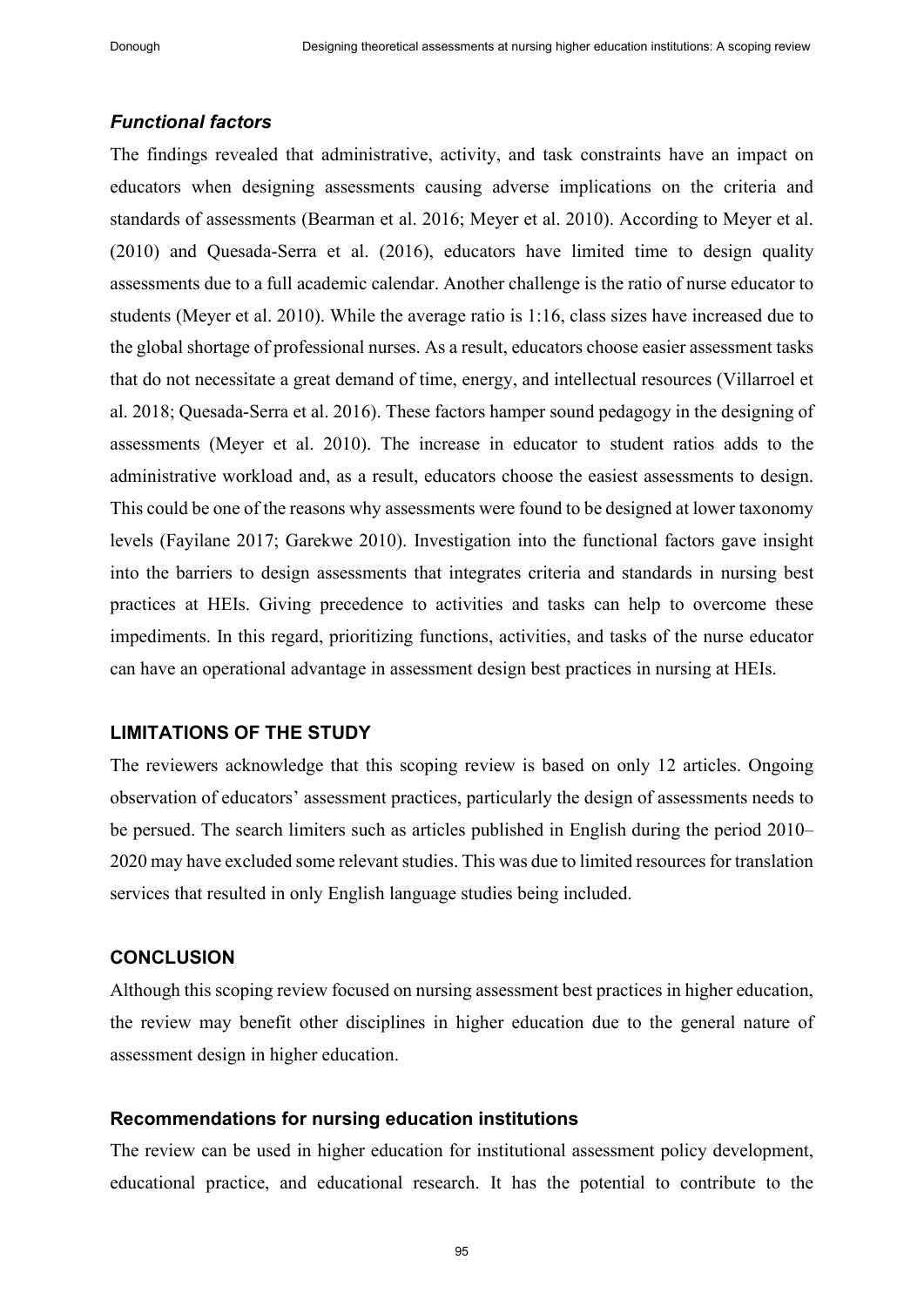development of specific guidelines for designing quality assessments as well as a support framework for higher education educators. HEIs rely on assessment for student throughput and promotion purposes. To ensure quality student output and meet the global demand for quality professional nurses, educators must use well-designed assessments. The review's findings suggest that HEIs can benefit from a quality assessment design by ensuring constructive assessment alignment and improving assessment design.

## **Research implication for learning and teaching in nursing education in SA**

The review concludes that learning and teaching must be in a constant state of reflection and change if higher education is to remain relevant to the benefit of the public. The global demand for quality professional nurses, as well as the responsibility of nurse educators to design quality assessments, make learning and teaching an essential component of a pedagogical journey. As a result, assessment best practices should be reassessed on a continuous basis in light of changes in higher education in the 21st century that may occur from societal developments.

#### **REFERENCES**

- Abdalla, Mohamed Elhassan. 2013. "Multiple Choice Questions Revisited: Improvement of Validity for Fair Tests." *Gezira Journal of Health Sciences* 9(1): 1.
- Ahmed, Ekhlas Mohammed Ali. 2012. *The use of Multiple choice questions in assessing nursing students. Faculty of Applied Medical Sciences, University of Gezira, Department of nursing*. University of Gezira.
- Arksey, Hilary and Lisa O'Malley. 2005. "Scoping studies: Towards a methodological framework." *International Journal of Social Research Methodology* 8(1): 19‒32. https://doi.org/ https://doi.org/10.1080/1364557032000119616.
- Ashford-Rowe, Kevin, Janice Herrington, and Christine Brown. 2014. "Establishing the critical elements that determine authentic assessment." *Assessment & Evaluation in Higher Education* 39(2): 205‒222.
- Bearman, Margaret, Phillip Dawson, Sue Bennett, Matt Hall, Elizabeth Molloy, David Boud, and Gordon Joughin. 2017. "How university teachers design assessments: A cross-disciplinary study." *Higher Education* 74(1): 49‒64. https://doi.org/DOI 10.1007/s10734-016-0027-7.
- Bearman, Margaret, Phillip Dawson, David Boud, Sue Bennett, Matt Hall, and Elizabeth Molloy. 2016. "Support for assessment practice: Developing the Assessment Design Decisions Framework." *Teaching in Higher Education* 21(5): 545‒556.
- Bennett, Sue, Phillip Dawson, Margaret Bearman, Elizabeth Molloy, and David Boud. 2017. "How technology shapes assessment design: Findings from a study of university teachers." *British Journal of Educational Technology* 48(2): 672‒682. https://doi.org/https://doi.org/ 10.1111/bjet.12439.
- Biggs, John. 1996. "Enhancing teaching through constructive alignment." *Higher Education* 32(3): 347– 364.
- Biggs, John. 2003. "Aligning teaching for constructing learning." *Higher Education Academy* 1(4).
- Billings, Diane M., Edd R. N. Faan, and Judith A. Halstead. 2019. *Teaching in Nursing e-Book: A Guide for Faculty*. Elsevier Health Sciences.
- Blaauw, Duane, Prudence Ditlopo, and Laetitia C Rispel. 2014a. "Nursing education reform in South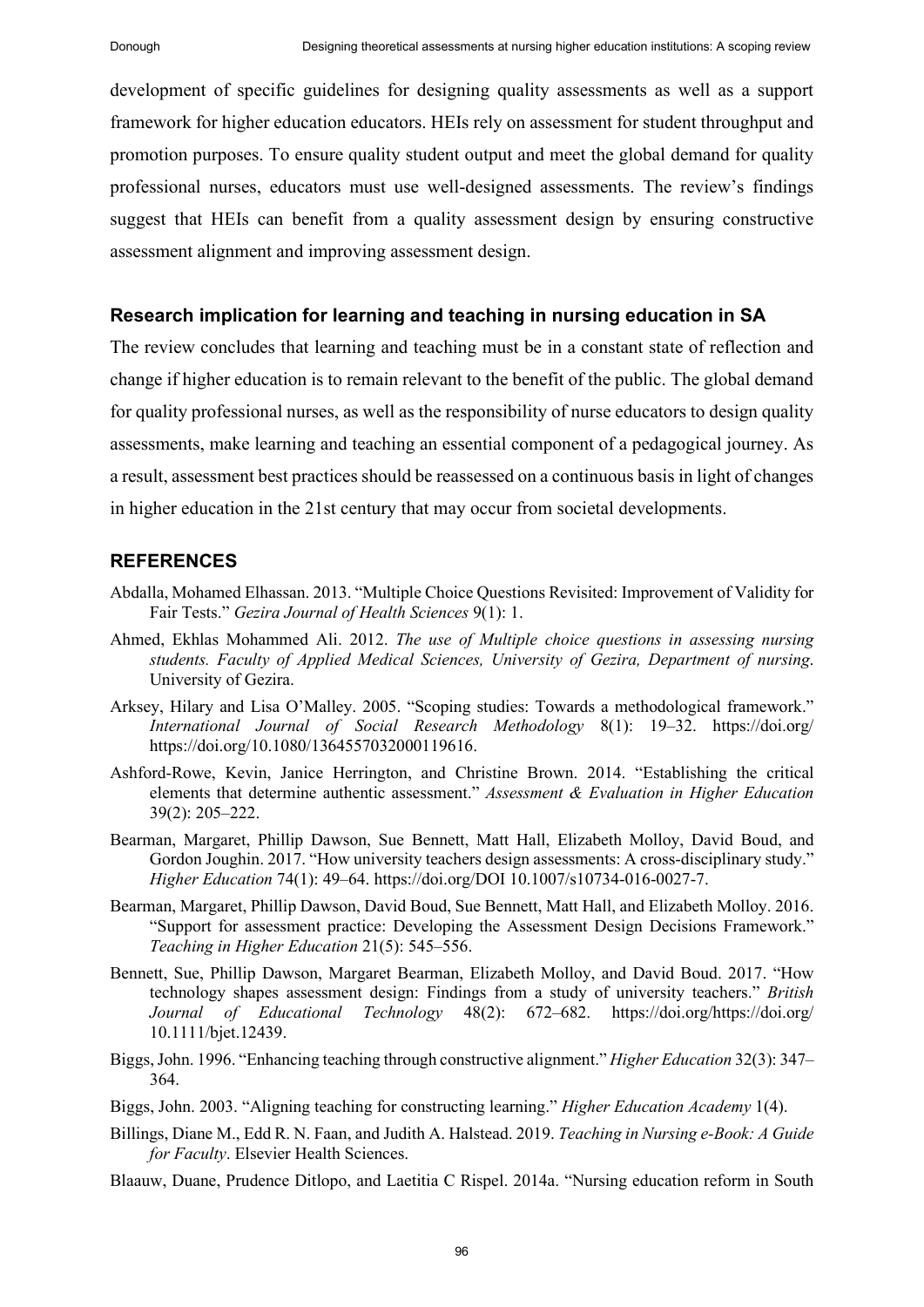Africa–lessons from a policy analysis study." *Global Health Action* 7(1): 26401.

- Blaauw, Duane, Prudence Ditlopo, and Laetitia C. Rispel. 2014b. "Nursing education reform in South Africa – lessons from a policy analysis study." *Global Health Action* 7(1). https://doi.org/ 10.3402/gha.v7.26401.
- Chinembiri, France. 2017. "Evaluation Methods Used during the Assessment of an Academic Program at Micro-Level." Online Submission.
- Davids, Nuraan and Yusef Waghid. 2018. *Teaching and learning as a pedagogic pilgrimage: Cultivating faith, hope and imagination*. Routledge.
- Duque, Lola C. and John R. Weeks. 2010. "Towards a model and methodology for assessing student learning outcomes and satisfaction." *Quality assurance in education*. https://doi.org/ http://dx.doi.org/10.1108/09684881011035321.
- Elahi, Nasrin, Mohamad Adineh, and Zahra Rasooli. 2016. "How to Make Clinical and Classroom Evaluation in Nursing Effective: Content Analysis." *African Educational Research Journal* 4(2):  $69 - 75.$
- Fayilane, Nontlantla Isabella. 2017. "Analysing cognitive levels of final examination questions for the Diploma Nursing programme using the revised bloom's taxonomy at a selected nursing college in Eastern Cape." Doctoral dissertation.
- Fives, Helenrose and Nicole Barnes. 2017. "Informed and uninformed naive assessment constructors' strategies for item selection." *Journal of Teacher Education* 68(1): 85-101. https://doi.org/ https://doi.org/10.1177/0022487116668019.
- Flores, María Assuncão, Ana Margarida Veiga Simão, Alexandra Barros, and Diana Pereira. 2015. "Perceptions of effectiveness, fairness and feedback of assessment methods: A study in higher education." *Studies in Higher Education* 40(9): 1523–1534. https://doi.org/https://doi.org/ 10.1080/03075079.2014.881348.
- Fogliano, Fernando, Fernando Fabbrini, André Souza, Guilherme Fidélio, Juliana Machado, and Rachel Sarra. 2019. "Edgard, the Chatbot: Questioning Ethics in the Usage of Artificial Intelligence Through Interaction Design and Electronic Literature." International Conference on Human-Computer Interaction.
- Garekwe, Masaitsiweng. 2010. "Analysis of cognitive levels of examination questions set in the Bachelor of Nursing programme at the University of KwaZulu-Natal." Doctoral dissertation.
- Johannesen, Monica and Laurence Habib. 2010. "The role of professional identity in patterns of use of multiple-choice assessment tools." *Technology, Pedagogy and Education* 19(1): 93–109.
- Killingsworth, Erin, Laura P. Kimble, and Tanya Sudia. 2015. "What goes into a decision? How nursing faculty decide which best practices to use for classroom testing." *Nursing Education Perspectives* 36(4): 220‒225. https://doi.org/doi:10.5480/14-1492.
- Kinash, Shelley, Diana Knight, and Ron Kordyban. 2013. "First Steps Towards Blended Learning@ Bond." https://doi.org/http://epublications.bond.edu.au/tls/62.
- Meyer, Luanna H., Susan Davidson, Lynanne McKenzie, Malcolm Rees, Helen Anderson, Richard Fletcher, and Patricia M. Johnston. 2010. "An investigation of tertiary assessment policy and practice: Alignment and contradictions." *Higher Education Quarterly* 64(3): 331–350. https://doi.org/ https://doi.org/10.1111/j.1468-2273.2010.00459.x.
- Moher, David, Alessandro Liberati, Jennifer Tetzlaff, Douglas G Altman, and Prisma Group. 2009. "Preferred reporting items for systematic reviews and meta-analyses: The PRISMA statement." *PLoS med* 6(7): e1000097.
- Mulaudzi, Fhumulani Mavis, Felicity M. Daniels, Kgomotso K. Direko, and Leana Uys. 2012. "The current status of the education and training of nurse educators in South Africa." *Trends in Nursing* 1(1): 79‒90. https://doi.org/https://fundisa.journals.ac.za/pub/article/view/26.
- Nayer, Marla, Susan Glover Takahashi, and Patricia Hrynchak. 2018. "Twelve tips for developing keyfeature questions (KFQ) for effective assessment of clinical reasoning." *Médical teacher* 40(11): 1116‒1122. https://doi.org/https://doi.org/10.1080/0142159X.2018.1481281.